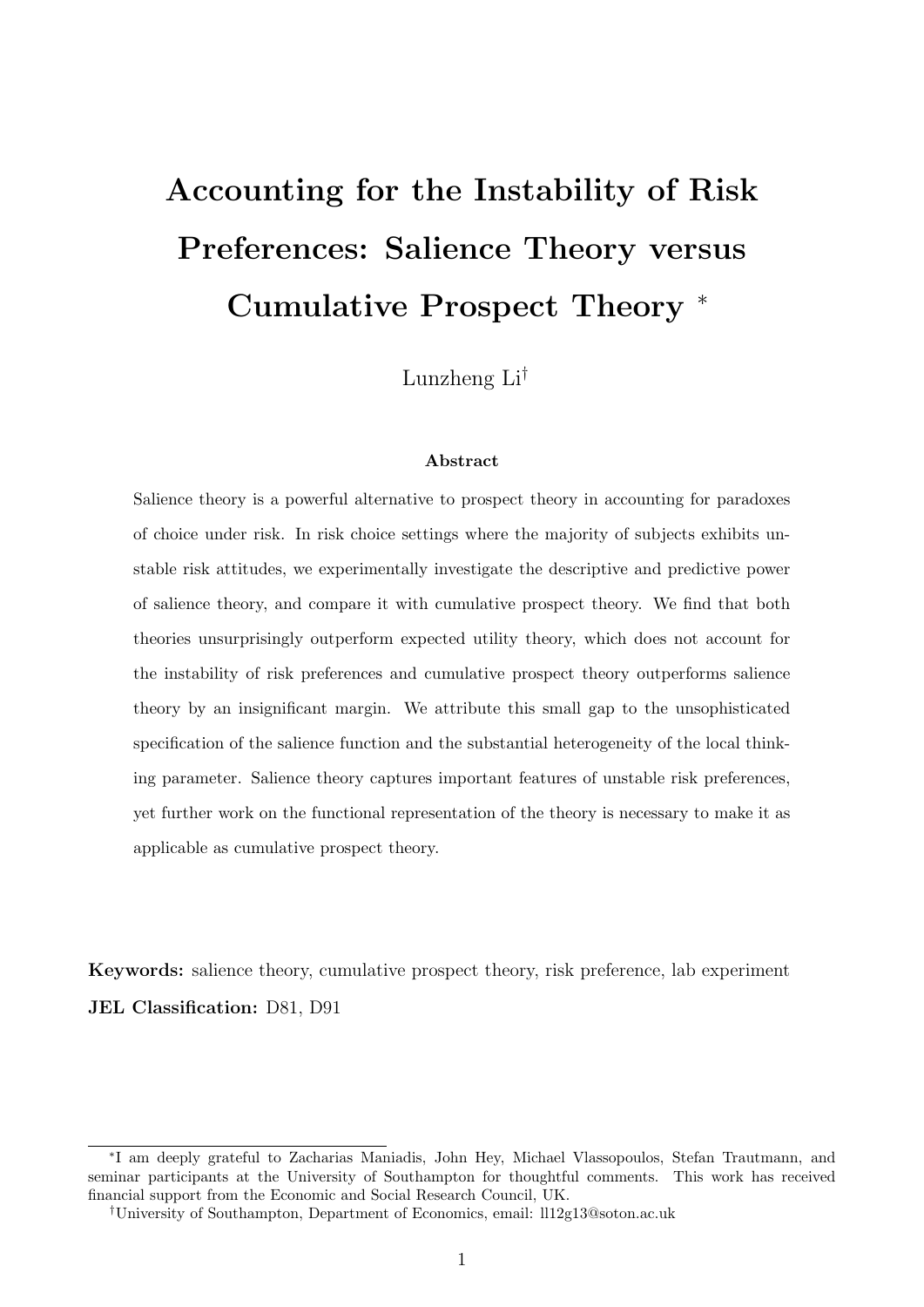## 1 Introduction

Expected utility theory (henceforth denoted as EUT), the standard tool with which economists used to model risk, assumes that individuals respond to risk in a consistent manner. The theory may provide a valuable normative guide, but it faces difficulties while playing the role of a descriptive theory. Mounting empirical evidence suggests that people systematically switch between risk aversion and risk-seeking, depending on the situation. [Allais](#page-22-0) [\(1953\)](#page-22-0) shows that when people choose between two lotteries, adding a common consequence to both lotteries might change the preference order, which contradicts the independence axiom. [Lichtenstein](#page-24-0) [and Slovic](#page-24-0) [\(1971\)](#page-24-0) find that subjects tend to choose relative safer lotteries when making choices, but are willing to pay more for risky ones. Moreover, [Kahneman and Tversky](#page-24-1) [\(1979,](#page-24-1) [1981\)](#page-24-2) suggest that framing lotteries differently or replacing gains with losses could lead to a reversal of preference orders and other paradoxes.

In the past several decades, alternatives of EUT have been developed to explain this instability of risk preference. In this paper, we are particularly interested in [Bordalo et al.](#page-22-1) [\(2012\)](#page-22-1)'s salience theory (henceforth denoted as ST). The idea of the theory is that a decision maker's attention is drawn to salient consequences, and the probabilities are distorted accordingly. [Bor](#page-22-1)[dalo et al.](#page-22-1) [\(2012\)](#page-22-1) introduced the theory as a unified explanation for several anomalies related to unstable risk preferences, such as excessive risk-seeking behaviour and the Allais paradox. Importantly, the new theory can explain these phenomena using only a small set of assumptions about the function that guides how salient lottery outcomes are perceived. ST also makes new predictions which contradict prospect theory [\(Kahneman and Tversky,](#page-24-1) [1979\)](#page-24-1). In addtion, the authors presented the results of a series of online experiments as empirical evidence.

This novel theory has attracted considerable attention from empirical reseachers. [Kontek](#page-24-3) [\(2016\)](#page-24-3) points out that the certainty equivalents of lotteries are undefined according the theory for some range of probabilities, and the theory also violates monotonicity. [Nielsen et al.](#page-24-4) [\(2018\)](#page-24-4) report an online experiment with 473 participants. They manipulate the salience value of the good and bad consequences in each lottery and the results are consistent with the prediction of ST. [Frydman and Mormann](#page-23-0) [\(2018\)](#page-23-0) replicate the Allais paradox experiment with one adjustment: they set two lotteries to be correlated. ST relies on the joint distribution of the lotteries, while other theories, such as [Tversky and Kahneman](#page-24-5) [\(1992\)](#page-24-5)'s cumulative prospect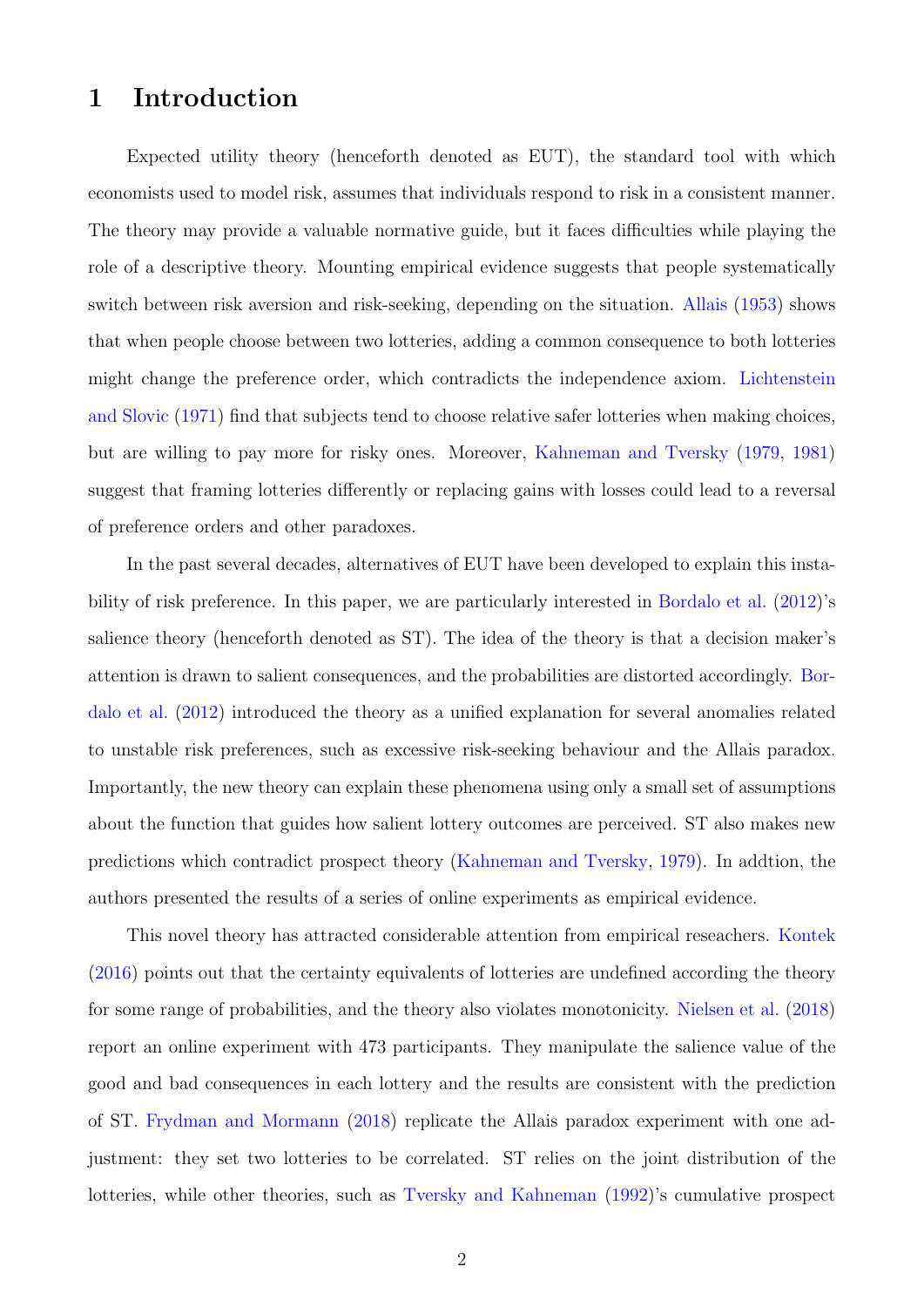theory (henceforth denoted as CPT) do not, so [Frydman and Mormann](#page-23-0) [\(2018\)](#page-23-0) conclude that ST provides a coherent framework to understand the Allais paradox. Dertwinkel-Kalt and Köster [\(2019\)](#page-23-1) link risk preference to the skewness of the probability distribution of lotteries, and experimentally show that ST accommodates such preferences better than CPT. Königsheim et al. [\(2019\)](#page-24-6) focus on the local thinking parameter, which measures how much individuals' decision weights are distorted because of limited attention. They calibrate the parameter and argue that the estimate depends on whether the lottery is downside or upside salient.<sup>[1](#page-2-0)</sup>

We report a laboratory experiment conducted to examine the empirical validity of ST. The experiments mentioned above test ST on the basis of its axiomatic fundamental and behavioural assumptions, i.e., the researchers examine whether salience affects risk taking or not and how. However, our experiment is a different exercise. The purpose of this paper is not to verify or challenge the behavioural tenets of ST, but to compare the theory to other candidate theories in the sense of empirical fitness and predictions. We apply the theory in a straightforward manner to a risk choice setting where the majority of subjects exhibit unstable risk attitudes and check how accurately the theory describes and predicts decisions. We choose the popular CPT as the baseline model for evaluation since this theory has been tested thoroughly and it is useful in terms of application [\(Gonzalez and Wu,](#page-23-2) [1999;](#page-23-2) [Wu and Markle,](#page-24-7) [2008;](#page-24-7) [Hey et al.,](#page-23-3) [2010;](#page-23-3) [Kothiyal et al.,](#page-24-8) [2014;](#page-24-8) [Georgalos,](#page-23-4) [2019\)](#page-23-4). The classical EUT is also included in the final comparison. The results show that in terms of both descriptive and predictive power, CPT outperforms ST and ST outperforms EUT. It is to be expected that EUT be dominated since it does not account for unstable risk preferences. On the other hand, CPT and ST are racing closely in terms of predictive power. In future research, the gap may be reduced by improving two aspects of ST: (i) The functional representation of salience function; (ii) Deriving different local thinking parameters for lotteries with opposite salience directions.

The structure of the paper is as follows. In Section [2,](#page-3-0) we review the investigated models and introduce the functional forms used in the analysis. Section [3](#page-7-0) introduces the experimental design. The results are presented in Section [4.](#page-12-0) Section [5](#page-21-0) concludes.

<span id="page-2-0"></span><sup>&</sup>lt;sup>1</sup>We examined the local thinking parameter in the same manner. See Section [4.4](#page-19-0) for details.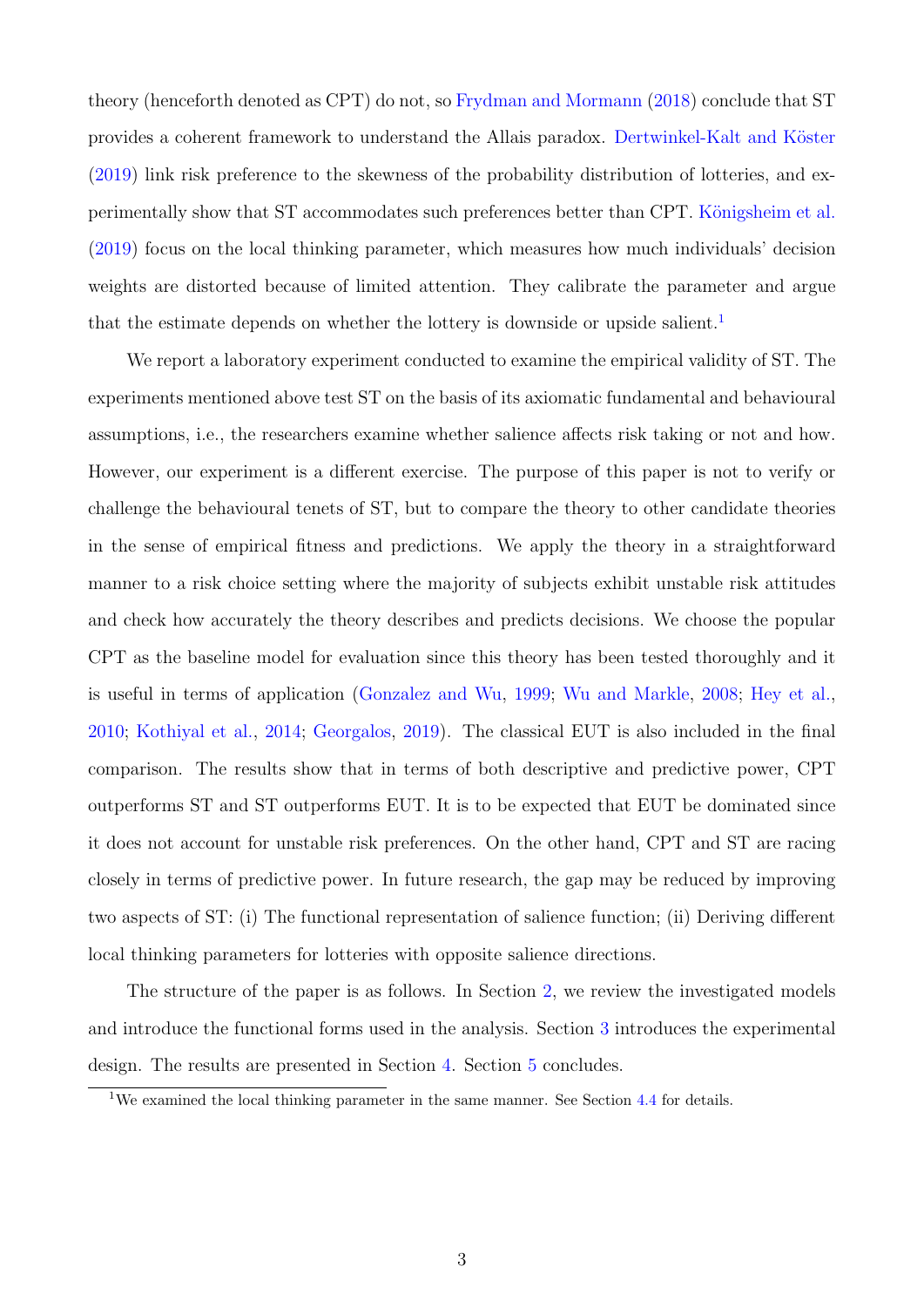## <span id="page-3-0"></span>2 Review of theories

The theories under investigation are EUT, CPT and ST. In this section, we review the theories and present the preference functional used in our analysis. We also explain how the theories can (or cannot) account for phenomena related to unstable risk preferences. [Kahneman](#page-24-1) [and Tversky](#page-24-1) [\(1979\)](#page-24-1)'s version of common consequence effect example (Equation [1\)](#page-3-1) is used for illustration. In their experiment, subjects are asked to choose between  $L(c)$  and  $R(c)$  for different values of c. It is clear that  $R(c)$  is the safer option for any c. The results show that the majority of subjects choose the safer option  $R(c)$  when  $c = 2400$ . However, most of them switch to the riskier option  $L(c)$  when  $c = 0$ .

<span id="page-3-1"></span>
$$
L(c) = \begin{cases} 2500, & \text{with prob.} \\ 0, & 0.01 \end{cases}; \quad R(c) = \begin{cases} 2400, & \text{with prob.} \\ c, & 0.66 \end{cases}
$$
 (1)

#### Expected Utility Theory

An EUT agent's preference order over  $L(c)$  and  $R(c)$  does not depend on the value of c because of the independence axiom, and her risk preference can be characterised simply by the curvature of the utility function. Our chosen utility function is:

$$
U(x) = x^{\tau}
$$
 (2)

where  $\tau > 0$ . Note that  $0 < \tau < 1$  indicates risk-averse,  $\tau = 1$  indicates risk neutral, and  $\tau > 1$ indicates risk-seeking preferences.

#### Cumulative Prospect Theory

CPT is an advanced version of prospect theory. In the basic expected utility framework, a subject is assumed to have an underlying value function and the utility is linear in probabilities. Prospect theory maintains the idea of the fixed value function, but the value is relative to a reference point. However, instead of using raw probabilities as decision weights, the theory converts the probabilities into decision weights according to a non-linear weighting function.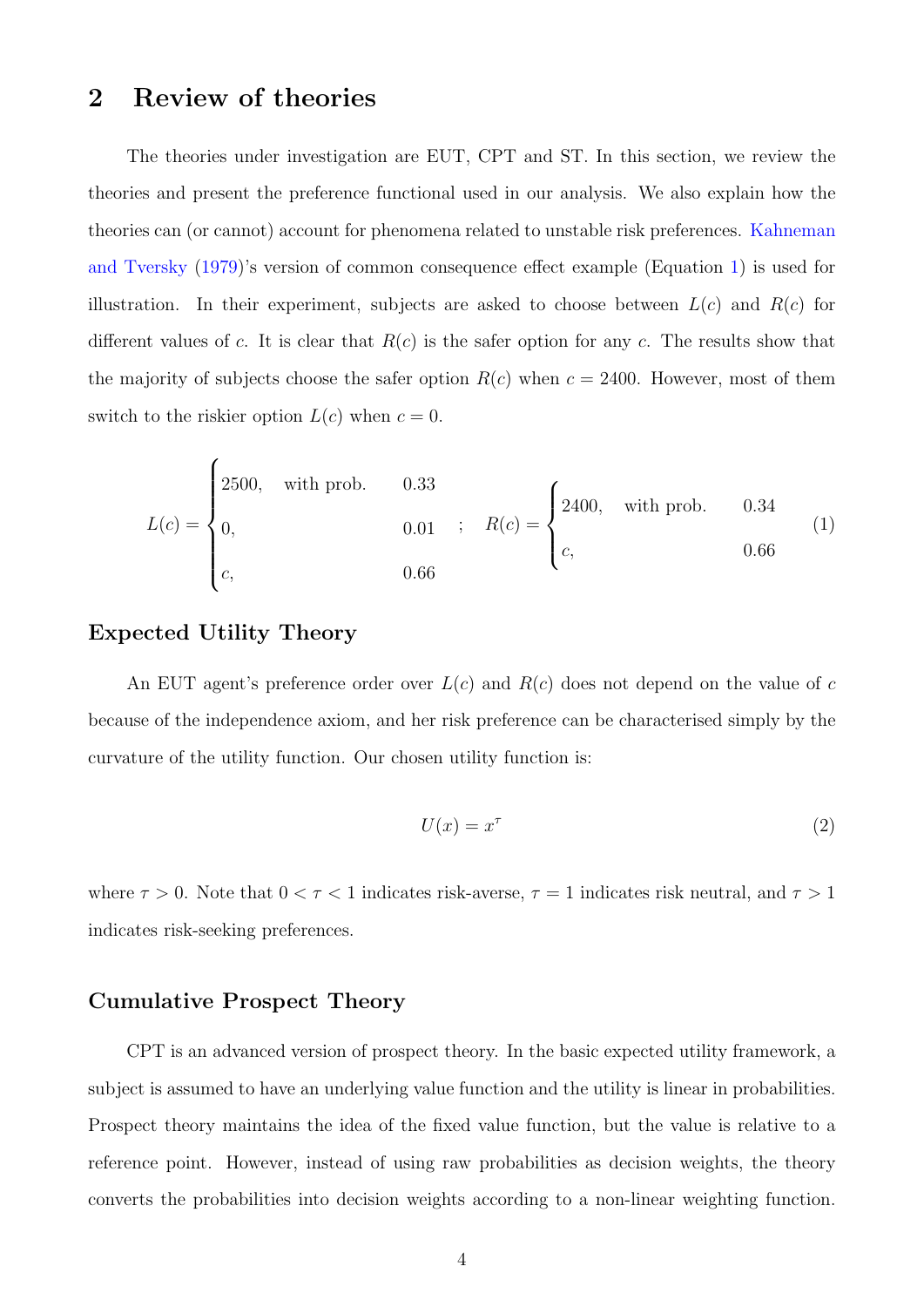[Kahneman and Tversky](#page-24-1) [\(1979\)](#page-24-1) derive the weighting function based on psychological insights and the function overweights small probabilities and underweights moderate and high probabilities. In terms of the [Kahneman and Tversky](#page-24-1) [\(1979\)](#page-24-1)'s common consequence effect example, when c switches from 0 to 2400, the probability associated with the zero payoff in  $L(c)$  drops significantly (from 0.67 to 0.01). Thus the probability is being overweighted, and subjects choose the safer option  $R(c)$ .

The shape of the non-linear weighting function plays a vital role in explaining the common consequence effect and other anomalies. However, a mere monotonic transformation of outcome probabilities causes violations of stochastic dominance and the problem of non-additivity.[2](#page-4-0) To solve these problems, [Tversky and Kahneman](#page-24-5) [\(1992\)](#page-24-5) modified the weighting strategy by incorporating rank-dependent utility [\(Quiggin,](#page-24-9) [1982\)](#page-24-9): Instead of transforming each probability separately, the new model transforms the entire cumulative distribution function. Considering a risky prospect which is represented as n pairs of  $(x_i, p_i)$ , where  $x_i$  is the payoff and  $p_i$  is the corresponding probability, and  $x_1 < x_2 < \ldots < x_n$ , the decision weight  $\pi_i$  equals  $w(p_i + \ldots + p_n)$  $w(p_{i+1} + ... + p_n)$ .  $w(.)$  is the cumulative probability weighting function, and  $w(p_i + ... + p_n)$ measures the probability of getting a value at least as good as  $x_i$ . On the other hand, the features of the value function are maintained. The value function is defined on deviations from a reference point, is concave for gains and convex for losses and it is steeper for losses than for gains. With these weighting and value functions, CPT allows for unstable risk preferences, in particular, subjects become risk-averse for gains and risk-seeking for losses in high probability events, while they switch to risk-seeking for gains and risk-averse for losses in low probability events.

We follow the original parametric representation of the cumulative probability function and value function of [Tversky and Kahneman](#page-24-5) [\(1992\)](#page-24-5). Our experiment does not deal with

<span id="page-4-0"></span><sup>&</sup>lt;sup>2</sup>Consider the following example. Lottery A has two outcomes: 1 and 100, and the corresponding probabilities are 0.01 and 0.99. Lottery B's outcomes are all the integers from 1 to 100, and each outcome corresponds to a probability of 0.01. Obviously, lottery A first-order stochastically dominates lottery B. However, violations of stochastic dominance may occur if the outcome probabilities are distorted in the manner of a monotonic weighting function (low probabilities get larger while high probabilities get smaller). Moreover, for lottery B, the weights obviously do not add to unity after the distortion.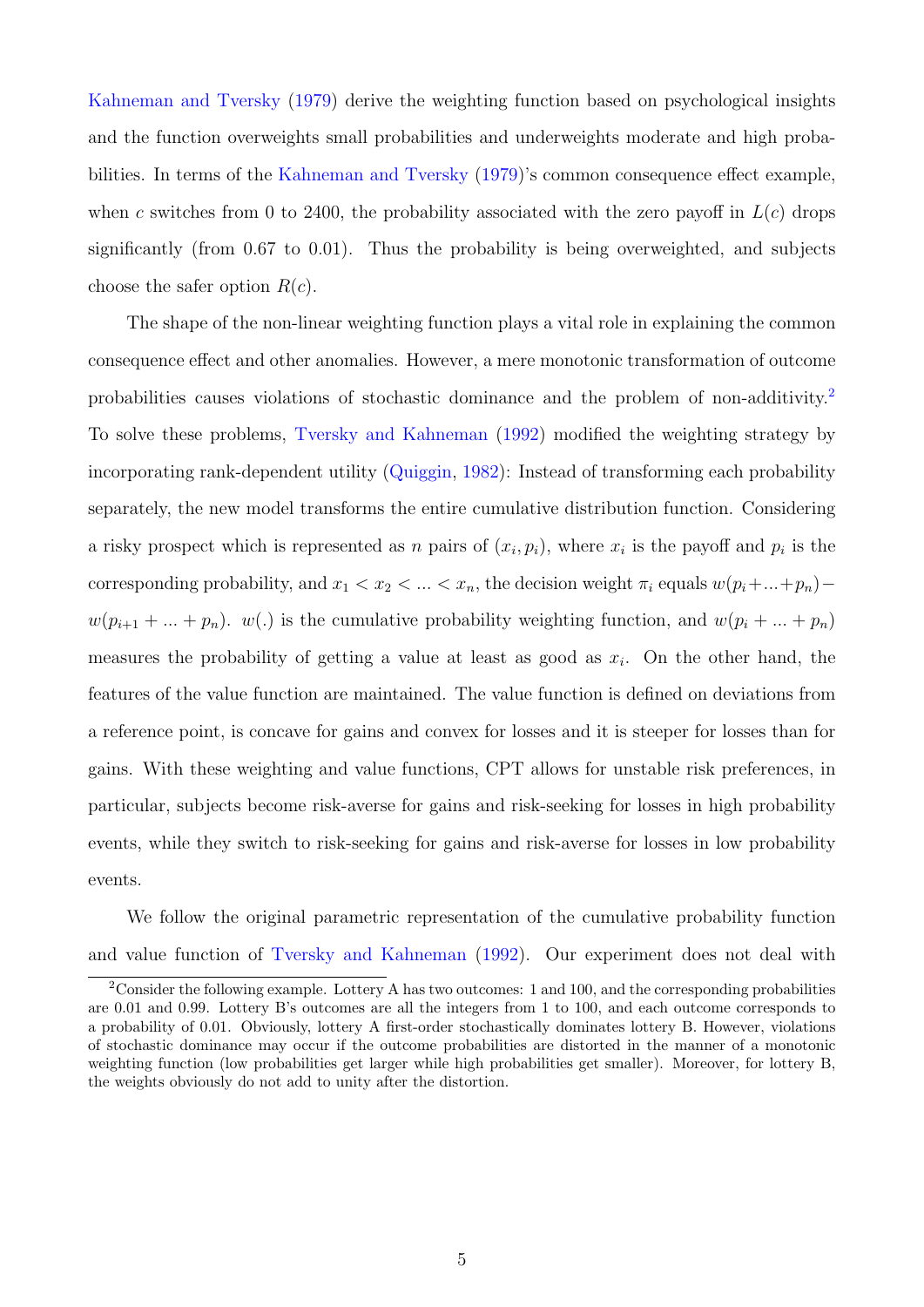losses,<sup>[3](#page-5-0)</sup> thus the weighting function  $w(p)$  is:

$$
w(p) = \frac{p^{\gamma}}{(p^{\gamma} + (1 - p)^{\gamma})^{1/\gamma}}
$$
\n(3)

where  $0 < \gamma < 1$ . The value function is:

$$
v(x) = x^{\alpha} \tag{4}
$$

where  $0 < \alpha < 1$ , and we assume that the reference point for evaluation is zero.

#### Salience Theory

Unlike CPT or several other generalisations of EUT which focus on the shape of the probability weighting function, the key point of ST is that the distortion on probabilities depends on the payoffs of both lotteries, specifically, on "how salient a state is". [Bordalo et al.](#page-22-1) [\(2012\)](#page-22-1) refer to decision makers as local thinkers, i.e., they can only think "locally" due to limited attention or cognitive limitations. Therefore, a local thinker can only focus on (or process) the most salient state, and tends to overweight it. We present the model with a two-lottery choice set  $\{L_1, L_2\}$  where both lotteries have two possible outcomes, i.e.,  $L_i = (x_i^1, p_i; x_i^2, 1 - p_i)$  where  $x_i^1, x_i^2$  are the possible outcomes,  $p_i, 1 - p_i$  are the corresponding probabilities, and  $i \in \{1, 2\}$ . This choice problem can be described as a set of states of the world  $S = \{s_1, s_2, s_3, s_4\}$ , and the four possible states  $s \in S$  are presented in Table [1.](#page-5-1) State s has a payoff combination of  $(x_i^s, x_j^s)$ where  $j \in \{1,2\}$  and  $j \neq i$ , and a probability of  $\pi_s$ .

<span id="page-5-1"></span>

| Table 1: Possible states of the world in the example |                                                                             |                                                                             |  |  |  |
|------------------------------------------------------|-----------------------------------------------------------------------------|-----------------------------------------------------------------------------|--|--|--|
|                                                      | States Payoff combination Probability                                       |                                                                             |  |  |  |
| $s_1$                                                | $(x_1^{s_1}, x_2^{s_1}) \equiv (x_1^1, x_2^1)$ $\pi_{s_1} = p_1 p_2$        |                                                                             |  |  |  |
| $S_2$                                                | $(x_1^{s_2}, x_2^{s_2}) \equiv (x_1^1, x_2^2)$ $\pi_{s_2} = p_1(1-p_2)$     |                                                                             |  |  |  |
| $S_3$                                                | $(x_1^{s_3}, x_2^{s_3}) \equiv (x_1^2, x_2^1) \quad \pi_{s_3} = (1-p_1)p_2$ |                                                                             |  |  |  |
| $s_4$                                                |                                                                             | $(x_1^{s_4}, x_2^{s_4}) \equiv (x_1^2, x_2^2)$ $\pi_{s_4} = (1-p_1)(1-p_2)$ |  |  |  |

<span id="page-5-0"></span>A salience function  $\sigma(.)$  is defined over the payoff combinations and is used to measure the

<sup>3</sup>We choose not to deal with losses for two reasons: Firstly, ST and CPT have the same degrees of freedom if negative payments are not included. This makes the comparison simpler and more meaningful. Secondly, including losses increases the decisions subjects need to make and inevitably increases the experiment time, which was a constraint in our case.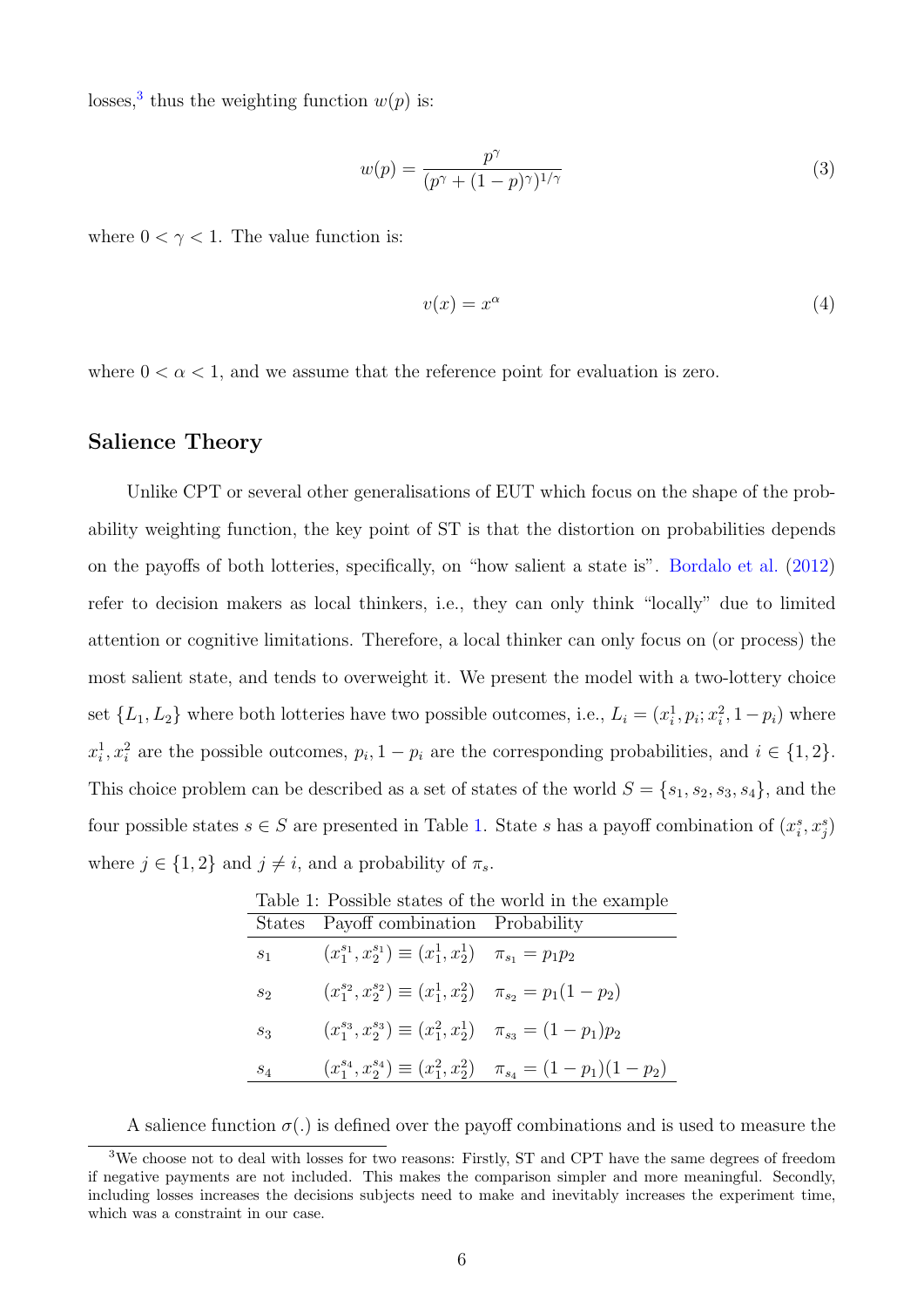perceived difference between the two payoffs in each state. It satisfies two conditions: ordering (two payoffs define an interval for each state, and a state is less salient if the corresponding interval is a subset of the alternative) and diminishing sensitivity (keeping the payoff difference constant, a state is less salient when payoffs lies futher from zero).<sup>[4](#page-6-0)</sup> [Bordalo et al.](#page-22-1)  $(2012)$ suggest the following continuous and bounded function for state s:

$$
\sigma(x_i^s, x_j^s) = \frac{|x_i^s - x_j^s|}{|x_i^s| + |x_j^s| + \beta} \quad , (\beta > 0).
$$
\n(5)

The local thinker ranks the states according to the value of the salience function, with lower  $k_s$  ( $k_s$  is a positive integer and it represents the ranking of state s) indicating higher salience, and the distorted decision weight is given by:

<span id="page-6-1"></span>
$$
\pi_s^d = \pi_s \times \frac{\delta^{k_s}}{\sum_{r \in S} \delta^{k_r} \pi_r} \tag{6}
$$

where  $0 < \delta \leq 1$ , and  $\delta$  is the local thinking parameter which measures how much a local thinker's attention is drawn by the salient states.  $\sum_r \delta^{k_r} \pi_r$  is used to normalize  $\sum_r \pi_s^d$  to 1. Therefore, states ranked higher (the most salient states) are overweighted and states ranked lower (the least salient states) are under-weighted. [Bordalo et al.](#page-22-1) [\(2012\)](#page-22-1) assume a linear value function  $v(x) = x$ , and the local thinker evaluates  $L_i$  as:

$$
V(L_i) = \sum_{s \in S} \pi_s^d x_i^s \tag{7}
$$

Consider [Kahneman and Tversky](#page-24-1) [\(1979\)](#page-24-1)'s common consequence effect example. When the common consequence  $c$  is 0, the most salient state is associated with the payoff combination (2500, 0), which makes the riskier  $L(c)$  more attractive. However, when the common consequence c becomes 2400, the most salient state becomes  $(0, 2400)$  where the payoff of  $R(c)$ clearly dominates. Thus, subjects choose the safer option  $R(c)$ .

Several auxiliary assumptions on the basic ST framework are necessary in order to obtain reasonable parameter estimates. The ranking  $k<sub>s</sub>$  in Equation [6](#page-6-1) creates a discontinuity in the utility function, which gives us difficulty in estimating the salience function and it does not

<span id="page-6-0"></span> $4$ [Bordalo et al.](#page-22-1) [\(2012\)](#page-22-1) also mentioned a "reflection condition" to extend the theory to losses, which is not within the scope of our study.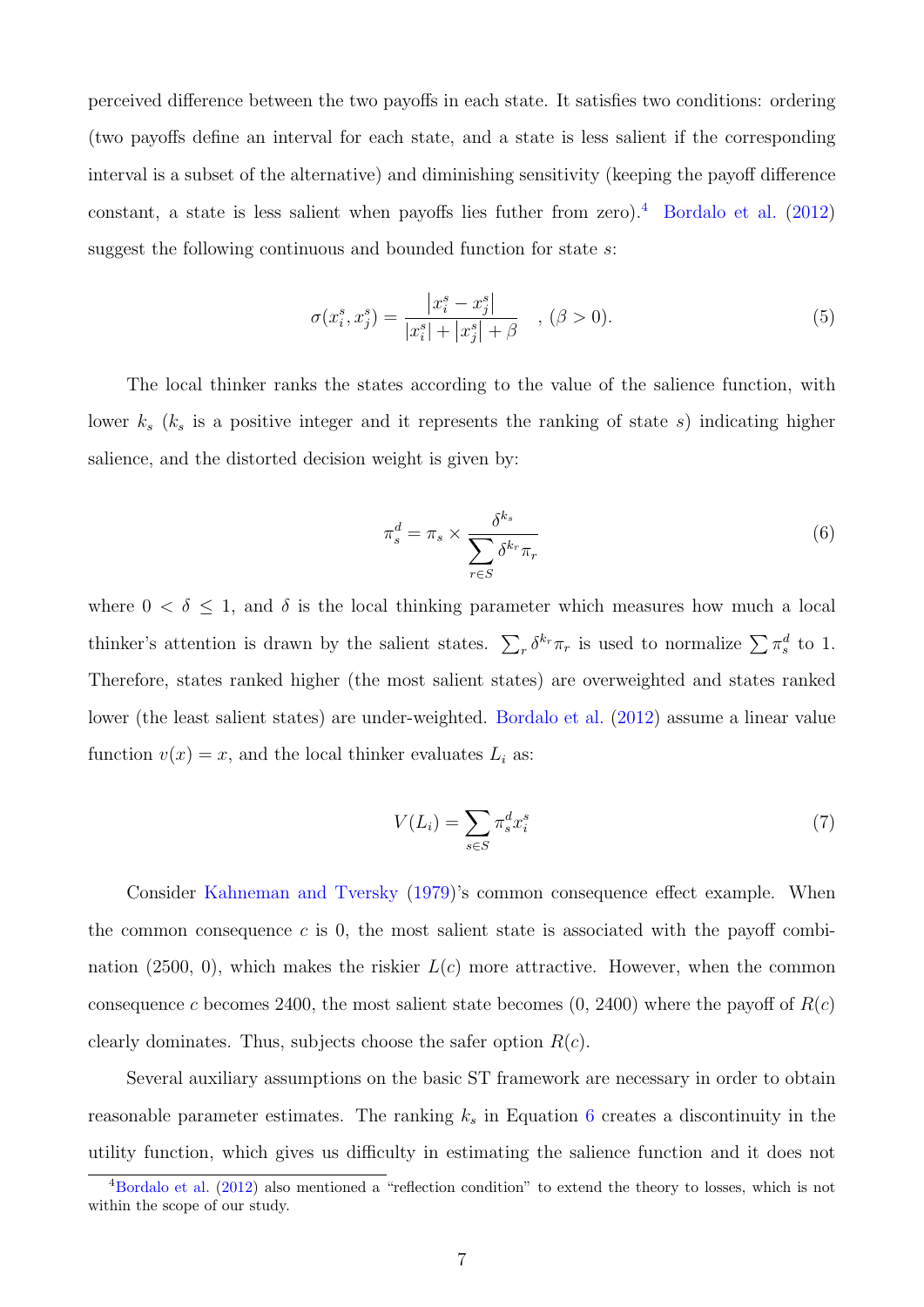contain the information of the magnitude of salience in distortions. Since a more salient state is associated with a smaller  $k_s$ , we replace  $k_s$  with  $\frac{1}{\sigma(x_i^s, x_j^s)}$  to smooth out the utility function.<sup>[5](#page-7-1)</sup> Also, to avoid the denominator becoming zero, we modify the salience function to the following:

$$
\sigma(x_i^s, x_j^s) = \frac{|x_i^s - x_j^s| + \theta}{|x_i^s| + |x_j^s| + \beta} \quad , (\theta, \beta > 0),
$$
\n(8)

without loss of generality, we set  $\beta = \lambda \theta$  with  $\lambda > 0$ . This salience function satisfies the ordering condition indicating that  $\sigma(x_i^s, x_j^s)$  increases with the gap between  $x_i^s$  and  $x_j^s$ . Therefore, for any fixed  $x_j^s$ , the function is increasing in  $x_i^s$ . In a special case when  $x_j^s = 0$  and  $x_i^s > 0$ , we have:

$$
\sigma(x_i^s, 0) = \frac{x_i^s + \theta}{x_i^s + \lambda \theta} = 1 + \frac{(1 - \lambda)\theta}{x_i^s + \lambda \theta} \quad , (\lambda, \theta > 0),
$$
\n(9)

to satisfy the ordering condition,  $\lambda$  should be larger than 1. We set  $\lambda$  to e (Euler's Number) for calibration purposes.<sup>[6](#page-7-2)</sup> We use the following salience representation in the analysis:

$$
\sigma(x_i^s, x_j^s) = \frac{|x_i^s - x_j^s| + \theta}{|x_i^s| + |x_j^s| + e\theta} \quad , (\theta > 0),
$$
\n(10)

In general, this setting satisfies the conditions of the theory and gives us reasonable estimates of  $\theta$  and  $\delta$ . Regarding the value function, we stick to the linear value so that CPT and ST have the same number of parameters.

### <span id="page-7-0"></span>3 The Experiment

We use a series of binary choice questions to elicit risk preferences. In the experimental practice of risk preferences elicitation, researchers usually ask subjects three forms of questions: binary choice questions, reservation price questions and allocation questions [\(Hey and Pace,](#page-23-5) [2014\)](#page-23-5).[7](#page-7-3) Allocation questions are not our choice because of the context-dependence nature of

<span id="page-7-1"></span><sup>&</sup>lt;sup>5</sup>Following [Bordalo et al.](#page-22-1) [\(2012\)](#page-22-1)'s suggestion, we replaced  $k_s$  with  $-\sigma(x_i^s, x_j^s)$  at first. However, this approach is inappropriate for our case since it yields extreme estimates (both  $\delta$  and  $\beta$  are extremely small).

<span id="page-7-2"></span><sup>&</sup>lt;sup>6</sup>If  $\lambda$  is a rational number, for any payoff combinations which satisfy  $\frac{|x_i^s - x_j^s|}{\|s\| + 1}$  $\frac{|x_i^x - x_j^x|}{|x_i^s| + |x_j^s|} = \frac{1}{\lambda}, \sigma(x_i^s, x_j^s)$  is a constant which clearly violates diminishing sensitivity. The irrational number  $e$  is chosen only for its aesthetic feature and it is mathematically irrelevant.

<span id="page-7-3"></span><sup>&</sup>lt;sup>7</sup>A typical allocation question design is like the following: subjects are given a fixed amount of tokens and they are asked to allocate the tokens to events with different probabilities. Subjects maximise their preference functions to make the allocation decisions.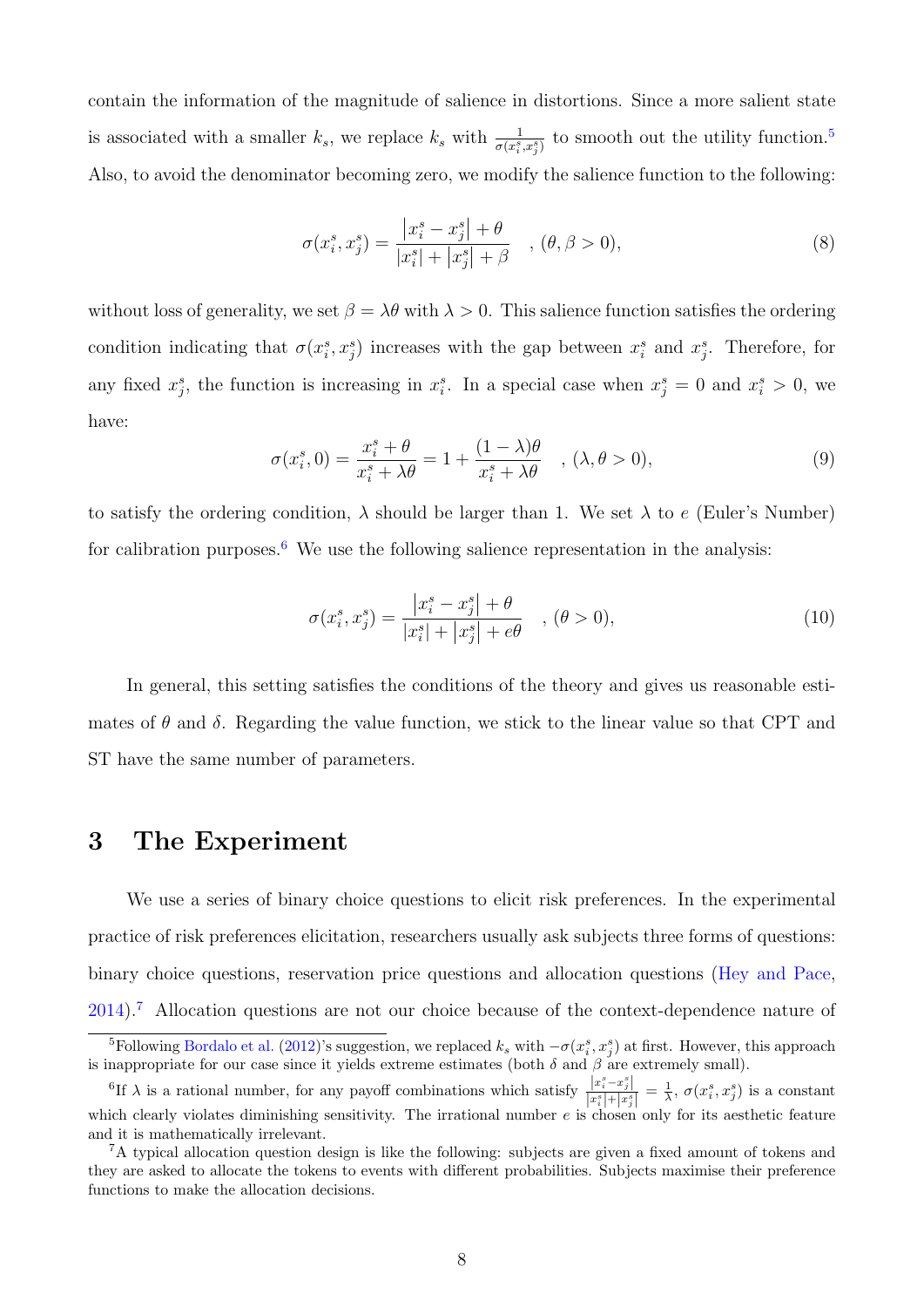ST. In particular, an ST agent judges a lottery differently when the alternative is different, hence the theory does not have a unified preference functional form for a single lottery, which makes the allocation question method infeasible. Accordingly, the other two forms of questions have special advantages. According to [Hey et al.](#page-23-3) [\(2010\)](#page-23-3), binary choice questions "are easier to explain to subjects; easier for them to understand; and less prone to problems of understanding associated with the various mechanisms for eliciting", while obtaining the reservation prices (certainty equivalents) of lotteries enhances the information in data. We believe that the attractions of both methods are important to our experiment. Therefore, in the first stage, we let subjects make choices between a lottery and a set of consecutive sure payoffs, so that the certainty equivalents of the lottery can be estimated if necessary.<sup>[8](#page-8-0)</sup> In the second stage, a subject is given a series of binary choice questions and she is paid according to her decision of one randomly chosen question. The observations derived in the two stages are used for different purposes, which we shall explain later.

As mentioned above, we shall judge a theory based on its descriptive and predictive power rather than its behavioural hypothesis. We follow [Hey et al.](#page-23-3) [\(2010\)](#page-23-3) in determining which theory is 'better'. Briefly speaking, subjects are required to answer two sets of binary choice questions, with part of the observations used for calibration, and the remaining part used for predictive capacity testing. In particular, predictive capacity can be measured by predicted log-likelihoods, and the theory which has larger predicted log-likelihoods is considered to be outperforming the others. We design our experiment in two stages: Stage 1 is used for calibration and testing descriptive power, and Stage 2 is used for testing predictive capacity. Stage 1 questions are designed to give enough information for calibration. Stage 2 questions focus on two typical phenomena which exhibit unstable risk attitudes: risk-seeking behaviour (typically a risk-averter might prefer a relatively small chance of winning a big prize to the expected value of such lottery) and the common consequence effect (the preference order over two lotteries is affected by the change in a common consequence).

<span id="page-8-0"></span><sup>&</sup>lt;sup>8</sup>Subjects' certainty equivalents or reservation prices are not elicited directly. However, this design gives us enough information to infer them.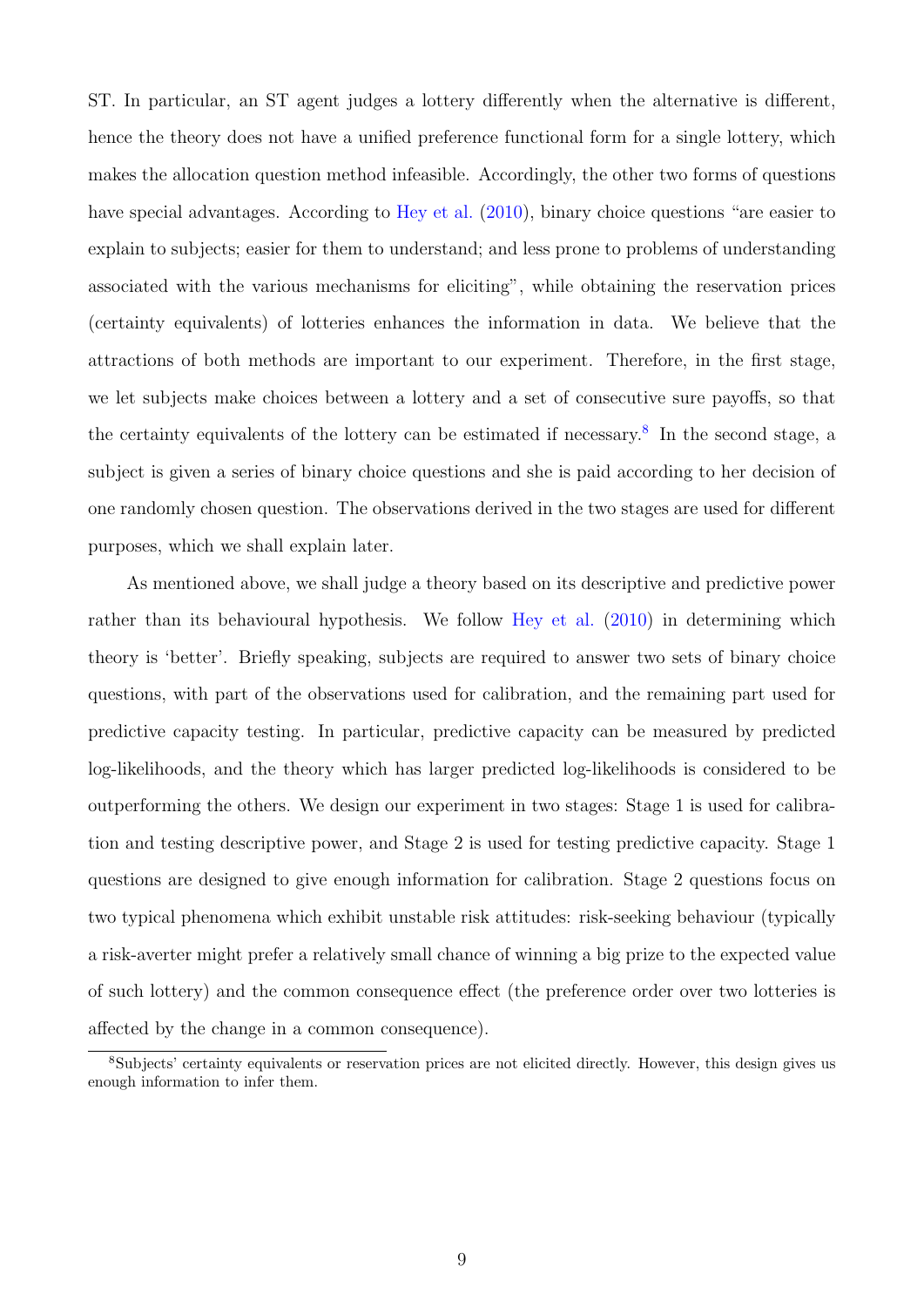#### Stage 1

In Stage 1, each subject faces 36 rounds, and in each round, she needs to make decisions between a risky prospect and a sure outcome eight times. This design allows us to get as much information as we would by asking subjects for their reservation prices. In a typical round, the screen displays a lottery on the left and a descending series of eight sure outcomes on the right side, which is linearly spaced between a value £0.5 higher than the low outcome in the lottery and a value £0.5 lower than the high outcome (see Figure [A.1](#page-26-0) for a sample screen-shot). The basic design consisted of four two-outcome gambles crossed with nine probabilities associated with the high outcome. The two outcomes are (in pounds)  $(50 - 0)$ ,  $(20 - 0)$ ,  $(15 - 5)$ ,  $(20 - 1)$ 10). The nine probabilities are .01, .05, .10, .25, .50, .75, .90, 95, and .99. We have in total 36 prospects and hence 36 rounds in Stage 1. The order of the pages is randomised for each subject.

#### Stage 2

Two types of choice questions are used in Stage 2 to examine the mentioned risk-seeking behaviour and the common consequence effect: the 'mean-preserving' question (a choice between a sure payoff and its mean-preserving spread) and the common consequence effect question (a choice between two lotteries which share a common consequence). After a series of pilots, we chose to have 40 questions in Stage 2 because of budget and time constraints. We decided to use 20 'mean-preserving' questions and 20 common consequence effect questions, with every subject answering the same set of questions with different and randomised orders.<sup>[9](#page-9-0)</sup>

The 'mean-preserving' question takes the following form:

<span id="page-9-1"></span>
$$
A = \begin{cases} x + \frac{(1-p)a}{p}, & p \\ x - a, & 1 - p \end{cases} ; B = \begin{cases} x, & 1 \end{cases}
$$
 (11)

where the expected values of A and B are equal. We firstly set  $x \in \{5, 6, 7, 8, 9, 10, 11, 12,$ 13, 14, 15}, and let a be any positive integer smaller than x. p is set to be a number in  $\{0.25,$ 0.4, 0.5, 0.6, 0.8} for two reasons: First, we pay subjects with real money, so payments with decimal positions less than two are preferred. Therefore, probabilities like 0.33 and 0.66 are not

<span id="page-9-0"></span><sup>&</sup>lt;sup>9</sup>See Appendix [B](#page-28-0) for questions used in real sessions.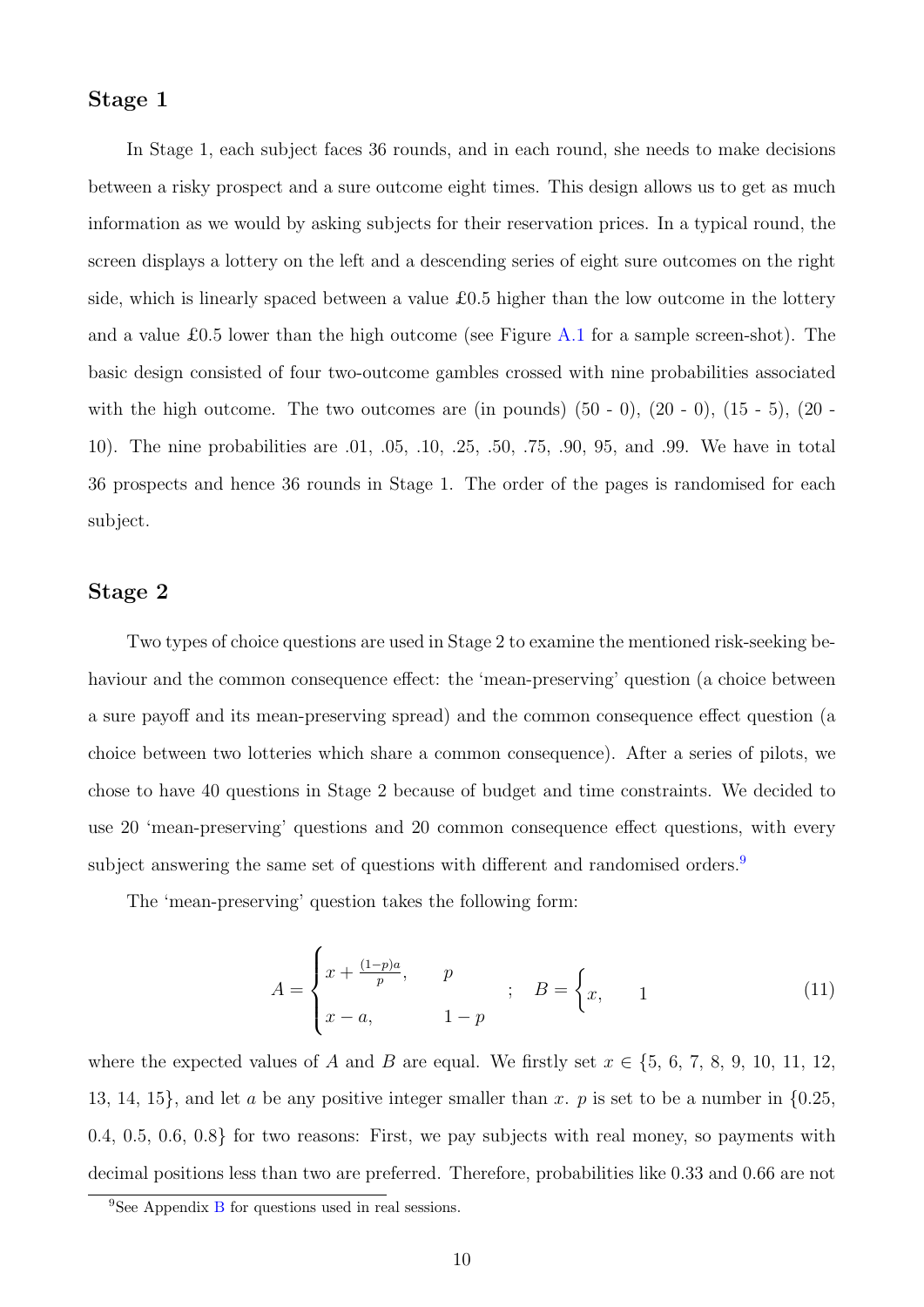included; Second, we do not consider small  $p$  such as 0.01 and 0.05, since small probabilities would make the associated payoffs very large, and we constrain the largest payment in Stage 2 to be £25.<sup>[10](#page-10-0)</sup> This leaves us with 5500 combinations.<sup>[11](#page-10-1)</sup> After discarding questions with excessively high payments and those that are not payable (having more than two decimal points), 159 questions are left, and 20 of them are picked randomly for Stage 2. Only 20 questions are selected out of 5500, yet we argue that the selection is to some extent representative. After cutting off around 5000 combinations, the remaining still cover a wide range of payoffs. For instance, the sure payoff  $(x)$  ranges in  $\{5, 6, 7, 9, 10, 11, 12, 13\}$ , and the higher payoff  $\left(x+\frac{(1-p)a}{n}\right)$  $_p^{\text{2D},\text{2D}}$  in the lottery ranges in {6.5, 7.0, 8.0, 8.5, 9.0, 10.0, 11.0, 11.5, 12.0, 13.0, 14.5, 15.0}. Also, a potential drawback of using a comprehensive list of questions is that participants are likely to notice the pattern of the questions even if the order is randomised.

The common consequence effect question takes the following form:

<span id="page-10-3"></span>
$$
C = \begin{cases} h, & p_h \\ z, & p_z \\ 0, & p_0 \end{cases} ; \quad D = \begin{cases} l, & p_h + p_0 \\ z, & p_z \\ \end{cases}
$$
 (12)

where  $h > l$  and  $z \in [0, l]$ .  $p_h, p_z$ , and  $p_0$  are the corresponding probabilities for payoffs h, z and 0 respectively. The probability corresponding to l is  $p_h + p_0$ . This form of pairwise choice can be seen as a generalised form of [Tversky and Kahneman](#page-24-5) [\(1992\)](#page-24-5)'s common consequence effect example. The consistently observed behaviour is that subjects shift from preferring the riskier option to preferring the safer one when z changes from 0 to l, i.e., when  $z = 0, C \succ D$ , and when  $z = l, C \prec D$ . Also, we believe that this behaviour is more likely to be triggered if h is only slightly larger than l and  $p_0$  is relatively small.<sup>[12](#page-10-2)</sup> Therefore, considering the budget, we set  $h \in \{10, 11, 12, 13, 14, 15\}$ , and  $l = h - a$  where  $a \in \{1, 2\}$ , and  $p_0 \in \{0.01, 0.05\}$ . Also, we let  $p_h \in \{0.1, 0.33, 0.5, 0.75, 0.9\}$  and  $z \in \{0, l/4, l/2, 3l/4, l\}$ . This leaves us with 600

<span id="page-10-0"></span><sup>&</sup>lt;sup>10</sup>Subjects can usually finish Stage 2 in less than 30 minutes, and a possible payment of £25 is sufficiently large.

<span id="page-10-1"></span><sup>&</sup>lt;sup>11</sup>For any  $k \in \mathcal{x}$ , we have  $a \in \{1, 2, ..., k-2, k-1\}$ . There are five possible probabilities, and  $x \in \{5, 6, 7, 8, 9, 10,$ 11, 12, 13, 14, 15}. Therefore, the total number of combinations is  $5 \times \sum_{k=5}^{15} k(k-1) = 5 \times (\sum_{k=5}^{15} k^2 - \sum_{k=5}^{15} k) =$  $5 \times (\sum_{k=1}^{15} k^2 - \sum_{k=1}^4 k^2 - \sum_{k=5}^{15} k) = 5500.$ 

<span id="page-10-2"></span><sup>&</sup>lt;sup>12</sup>[Allais](#page-22-0) [\(1953\)](#page-22-0)'s original example satisfies a similar form, and simple intuition also supports the idea. For instance, if h is far greater than l, it is likely that C is preferred to D when  $z = l$ , and if  $p_0$  is very large, subjects would preferred D to C when z is 0 as they would not risk a huge chance  $(p_0)$  of getting l for a slightly larger outcome h.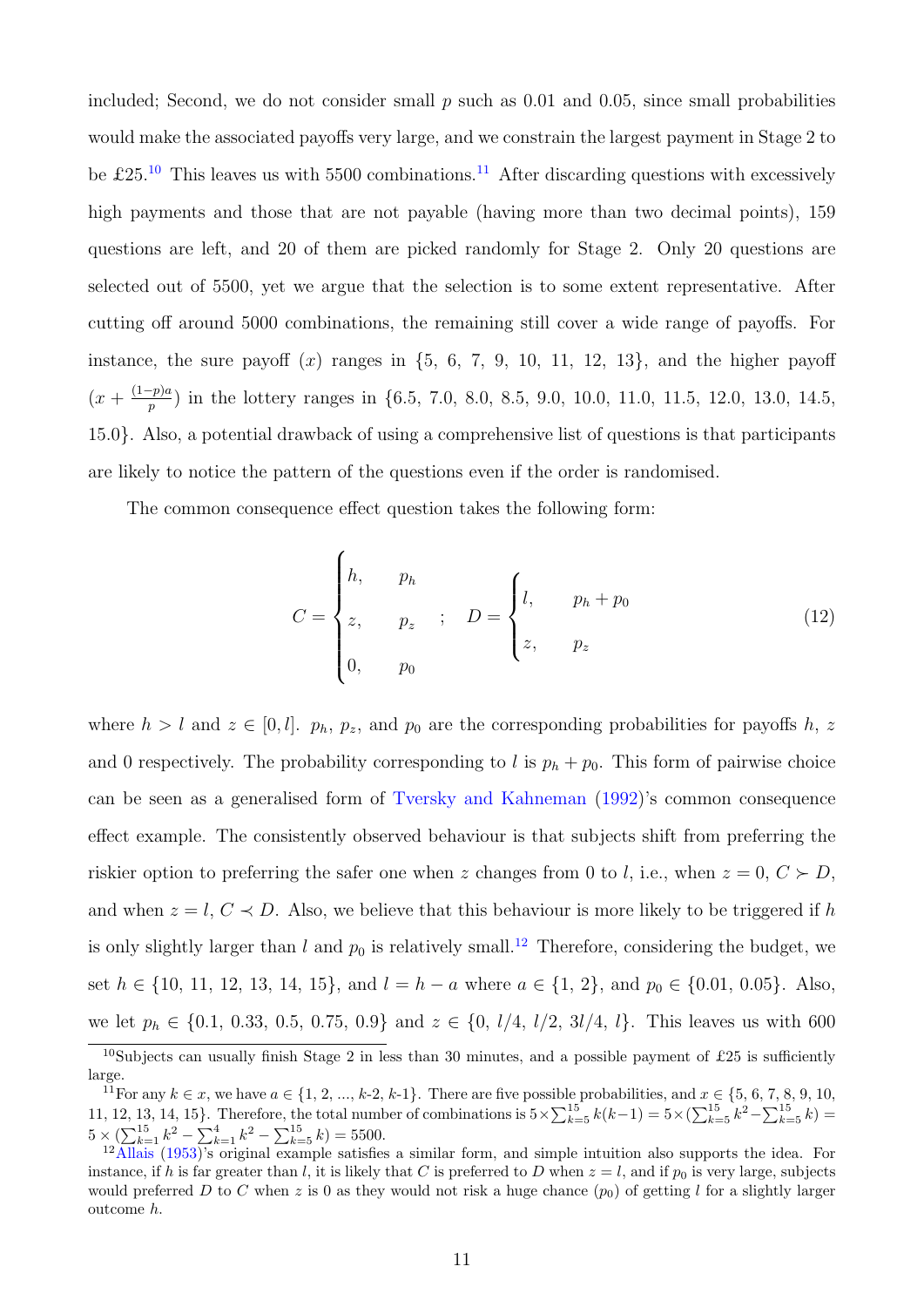combinations, and then we eliminate combinations for which the two theories yield the same predictions conditional on the pilot calibrations ( $\alpha = 0.86, \gamma = 0.62, \theta = 3.28$  and  $\delta = 0.67$ ).<sup>[13](#page-11-0)</sup> 150 questions are left and we randomly choose 20 questions for the remaining part of Stage 2.

#### Implementation

Our study has a sample size of 48 and subjects are students from the University of Southampton crossing all disciplines,  $47\%$  of them being females.<sup>[14](#page-11-1)</sup> The experiment was conducted in the Social Sciences Experimental Laboratory (SSEL) at the University of Southampton using oTree [\(Chen et al.,](#page-23-6) [2016\)](#page-23-6). The average payment per subject was £16.07 and each session of the experiment lasted around 60 minutes including the payment stage. The payment includes a participation fee of £4, a fixed Stage 1 fee of £4 and the payment for a randomly chosen question of Stage 2 (the payment was determined by a ten-sided die, see details in Appendix [A\)](#page-25-0).[15](#page-11-2) At the beginning of each session, subjects read the instructions, and the experimenters show them the die which will be used to determine their payoffs at the end of the experiment. Experimenters try to ensure that subjects trust the instructions, and that their payments only depend on their decisions and luck. There is no time constraint in answering the questions, and subjects do not need to wait for others to start the next question or stage. Some subjects may finish before others, and the following statement is displayed on their screens: "We are waiting for everyone to finish. Thank you so much for your patience". After everyone is finished, a random question is selected by the computer for each subject and is displayed on the screen with the subject's decision. The experimenters then go to the subjects one by one to roll the dice and record the payment. Subjects collect their payments and they are free to leave.

<span id="page-11-0"></span><sup>&</sup>lt;sup>13</sup>In terms of the anomalies which the two theories can explain, CPT and ST still overlap. If the purpose is to 'race' between two theories, examining the overlapping part is not very meaningful. We shall try to focus on questions for which the two theories yield different predictions. Also, please note that the pilot sessions were conducted at the University of Southampton with 42 subjects.

<span id="page-11-1"></span><sup>&</sup>lt;sup>14</sup>We recruited 49 subjects using ORSEE [\(Greiner,](#page-23-7) [2015\)](#page-23-7) at first and exclude one subject because of extreme calibrations. This subject has  $\tau = 2.75^{-10}$ ,  $s_{cut} = 6.88^{-9}$ ,  $\gamma = 0$ ,  $s_{cpt} = 0$ , and  $\delta = 8.04^{-14}$  (see Section [4.1](#page-12-1)) for the notations). A close look at the data reveals that this subject is extremely risk-averse and they always chose the sure payoff in Stage 1 (for all 288 decisions). This is why  $\tau$ ,  $\gamma$ , and  $\delta$  are extremely small, and the zero standard deviation of the error term makes it impossible to calculate the out-of-sample likelihoods. Also, it is clear that for such subject, the strategy in Stage 2 would be simply choosing the safer option. It is indeed the case for the subject, and out of 40 questions, they selected the safer option 38 times.

<span id="page-11-2"></span><sup>15</sup>We pay subjects a fixed amount in Stage 1 since a reasonable method (such as the Becker–DeGroot–Marschak method) to incentivise the subjects would increase the experiment time significantly, and the calibrations in our real sessions are comparable to the literature (see Section [4.1\)](#page-12-1).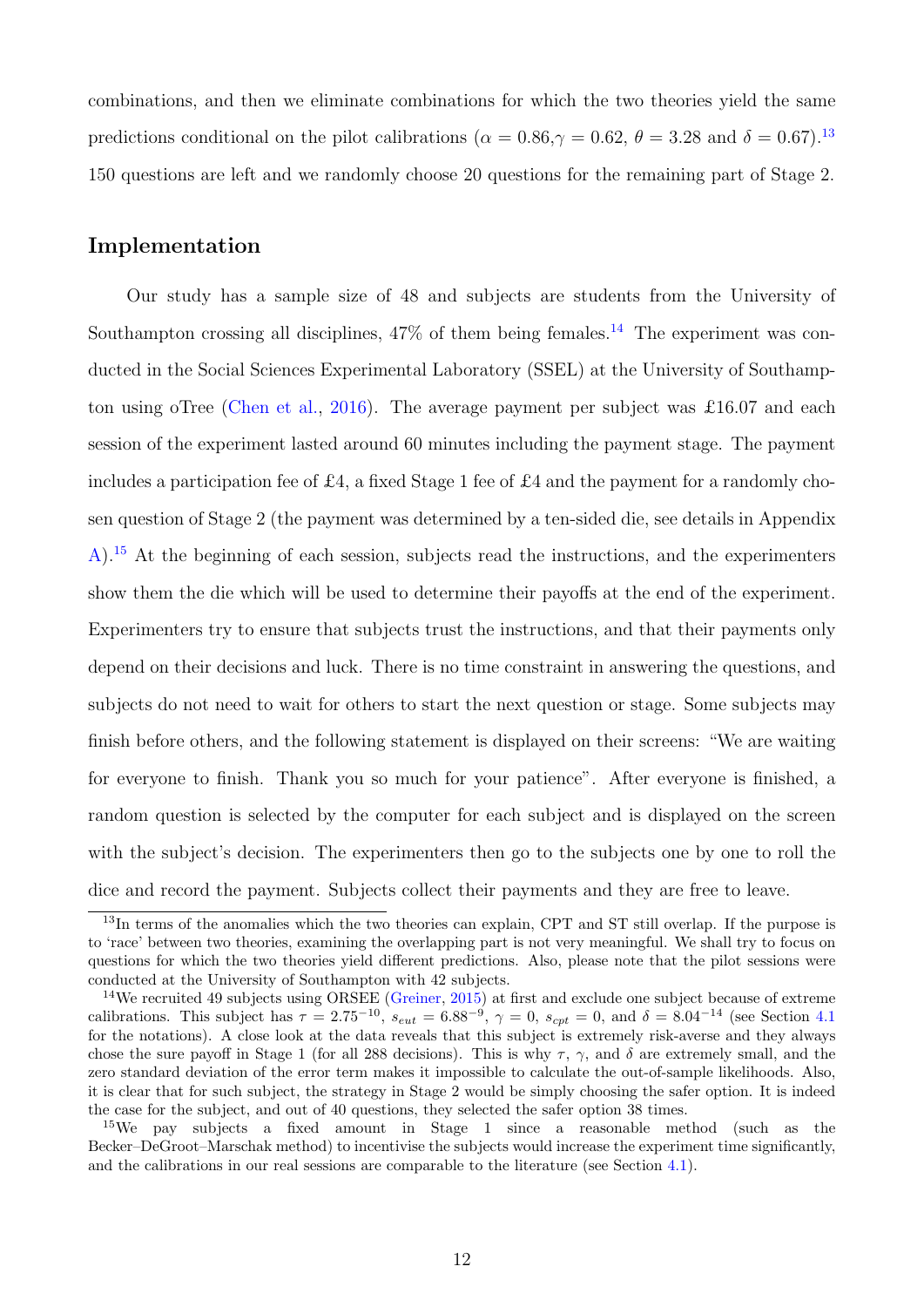## <span id="page-12-0"></span>4 Results

#### <span id="page-12-1"></span>4.1 Calibrations

The maximum likelihood method is used to estimate the parameters and obtain the predicted log-likelihoods, and assumptions need to be made regarding the stochastic nature of the data. Assume that a subject faces n binary choice questions:  $(L_1, R_1)$ ,  $(L_2, R_2)$ ,  $(L_3, R_3)$  $R_3)$ ,..., $(L_n, R_n)$ , and the preference function is  $V(.)$ . Then for an arbitrary question i, in the absence of noise, the subject chooses  $L_i(R_i)$  if  $V_{L_i} > V_{R_i} (V_{R_i} > V_{L_i})$ . With choice error  $\epsilon$ , the subject prefers  $L_i(R_i)$  to  $R_i(L_i)$  only if  $V_{L_i} - V_{R_i} + \epsilon > 0$  ( $V_{R_i} - V_{L_i} + \epsilon > 0$ ). Following the Fechner error specification,<sup>[16](#page-12-2)</sup> we assume that the error term  $\epsilon$  is normally distributed with mean zero and variance  $s^2$ . Let  $\mathcal{L}_i$  denote the likelihood function of question i, and we have  $\mathcal{L}_i = Prob(\epsilon > V_{R_i} - V_{L_i})$ . Since  $\epsilon \sim \mathcal{N}(0, s^2)$ ,  $\mathcal{L}_i$  equals  $1 - \Phi[(V_{R_i} - V_{L_i})/s]$  where  $\Phi(.)$  is the cumulative distribution function of the standard normal distribution, and the log-likelihood function is written as follows:

<span id="page-12-4"></span>
$$
\sum_{i=1}^{n} ln(1 - \Phi[(V_{R_i} - V_{L_i})/s]).
$$
\n(13)

<span id="page-12-3"></span>

|            | <b>I</b>              |       | ◡    |        |
|------------|-----------------------|-------|------|--------|
| Theory     | Parameter Mean Median |       |      | s.d.   |
| <b>EUT</b> | $\tau$                | 0.71  | 0.69 | 0.28   |
|            | $s_{eut}$             | 3.34  | 1.67 | 7.22   |
| <b>CPT</b> | $\alpha$              | 0.80  | 0.81 | 0.18   |
|            | $\gamma$              | 0.66  | 0.64 | 0.19   |
|            | $s_{cpt}$             | 2.42  | 1.61 | 3.51   |
| <b>ST</b>  | $\theta$              | 29.03 | 1.23 | 106.76 |
|            | $\delta$              | 0.67  | 0.72 | 0.30   |
|            | $s_{st}$              | 6.78  | 5.47 | 4.70   |

Table 2: Descriptive Summary of Estimates

Note: The results exclude one subject for the reasons explained in footnote [14.](#page-11-1)

<span id="page-12-2"></span><sup>&</sup>lt;sup>16</sup>We use the Fechner error story in our analysis, since it is relatively simple and most commonly applied in the relevant literature.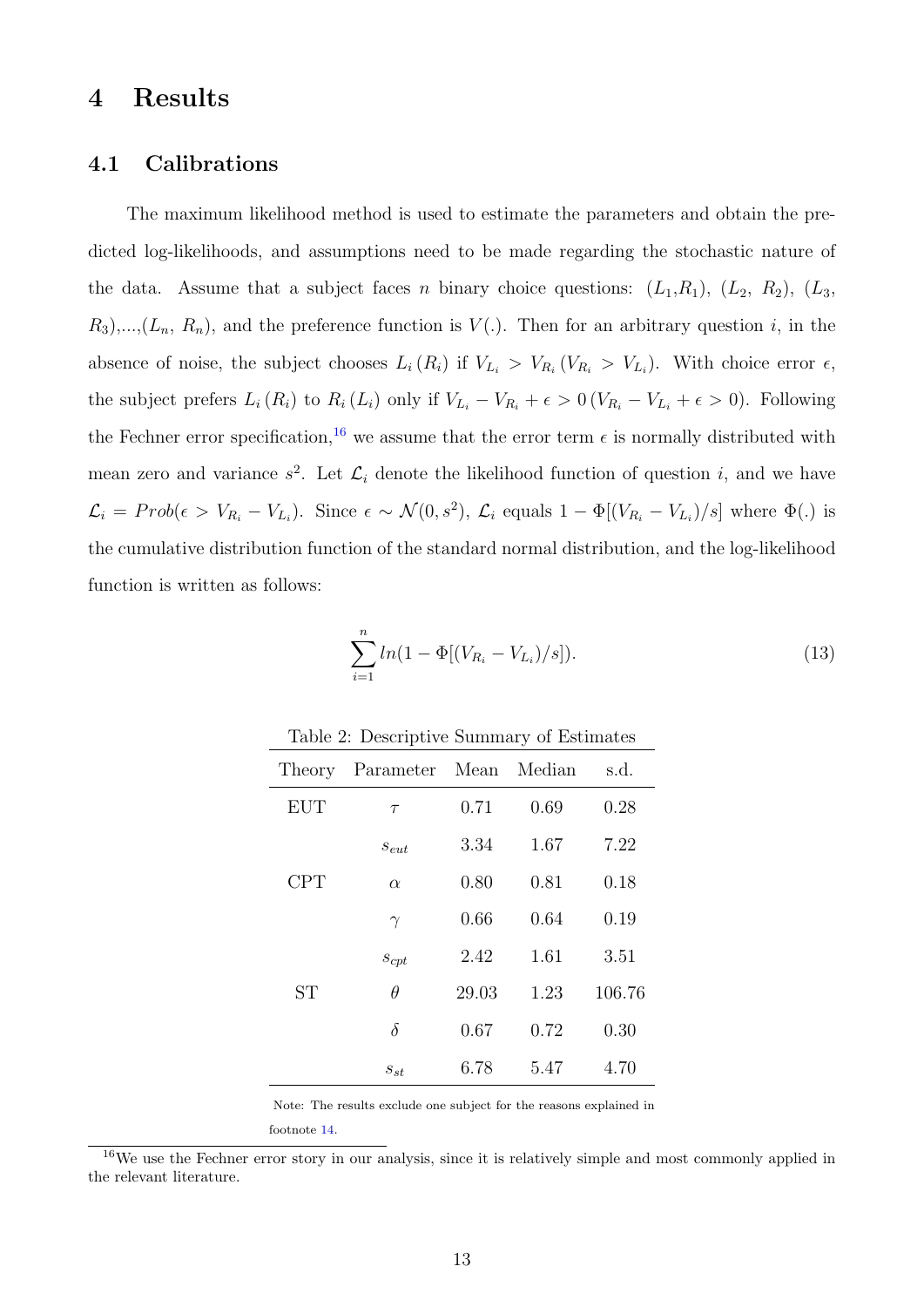<span id="page-13-0"></span>

#### Figure 1: Distributions of estimates

(e)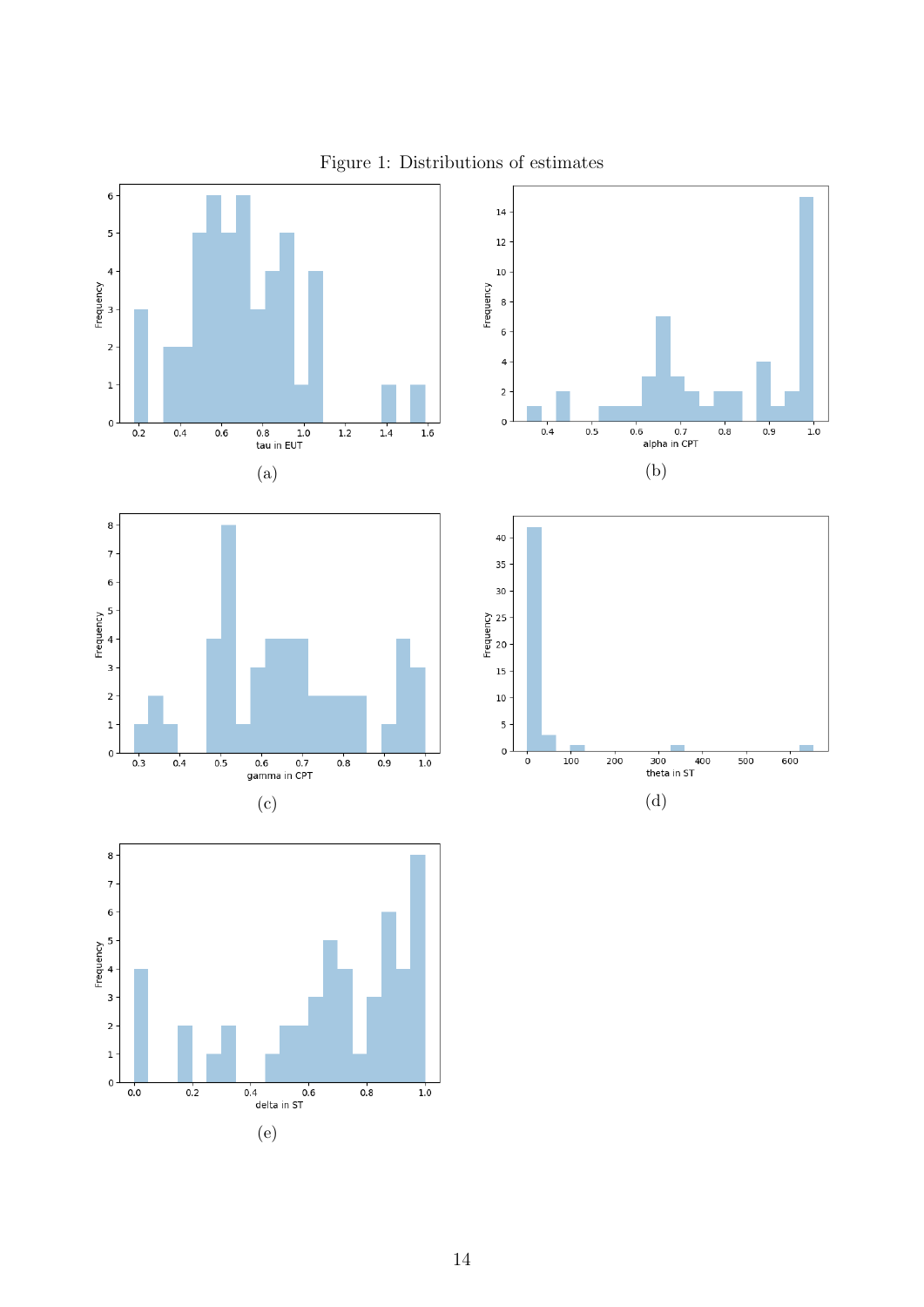Observations of Stage 1 are used to pinpoint the functional form. The calibrations are at the individual level, and the summary of the results is presented in Table [2.](#page-12-3) The calibration result for EUT shows that the majority of subjects are risk-averse (42 out of 48), and for most of them,  $\tau$  ranges from 0.5 to 0.9 (see Figure [1a\)](#page-13-0). In terms of  $\alpha$  and  $\gamma$  in CPT, the distributions of the values are depicted in Figures [1b](#page-13-0) and [1c.](#page-13-0) Comparing Figure [1a](#page-13-0) to Figure [1b,](#page-13-0) we see that incorporating non-linear probabilities affects the curvature of the value function significantly. Also, the fact that a high fraction of subjects has  $\alpha$  near 1 may indicate that the S-shaped probability weighting function is crucial in describing the decision patterns. The calibrations are similar to the pilot sessions in which the medians of  $\alpha$  and  $\gamma$  are 0.86 and 0.62 respectively. Besides, they are comparable to the original estimations made by [Tversky and Kahneman](#page-24-5) [\(1992\)](#page-24-5) (the medians of  $\alpha$  and  $\gamma$  are 0.88 and 0.61). Regarding the calibrations of ST,  $\delta$  is comparable to the pilot session calibrations (a median of 0.67) and [Bordalo et al.](#page-22-1) [\(2012\)](#page-22-1)'s calibration  $(0.7)$ . Additionally, it is roughly consistent with Königsheim et al.  $(2019)$ 's result which shows that  $\delta$  is between 0.7 and 0.8. However, according to Table [2,](#page-12-3) the estimates of  $\theta$  show significant heterogeneity among individuals. Figure [1d](#page-13-0) depicts the distribution of θ, which shows that most estimates are smaller than 20. To be more specific, for 39 among 48 subjects,  $\theta$  is smaller than 10. Considering only those 39 subjects, the mean and median become 1.45 and 0.51, and the s.d. reduces to 1.87. Therefore, our estimates of  $\theta$  are in fact not decentralised. Outliers with extremely large  $\theta$  (greater than 400) magnify the standard deviation. We include the outliers into our analysis, since they do not affect the out-of-sample log-likelihoods. However, we acknowledge that our functional form of the salience function is not optimal. Optimising the form of the salience function is the topic of future research. In general, we obtain reasonable estimates of the parameters, and this is important as the result is sensitive to calibrations.

#### 4.2 Descriptive Power

The measure of descriptive power is based on the fitted values of the maximised loglikelihoods in Stage 1. The fitted log-likelihoods are not compared directly since EUT has a different number of parameters relative to CPT and ST. To take into account the different degrees of freedom of the compared models, we apply the Akaike Information Criterion [\(Akaike,](#page-22-2)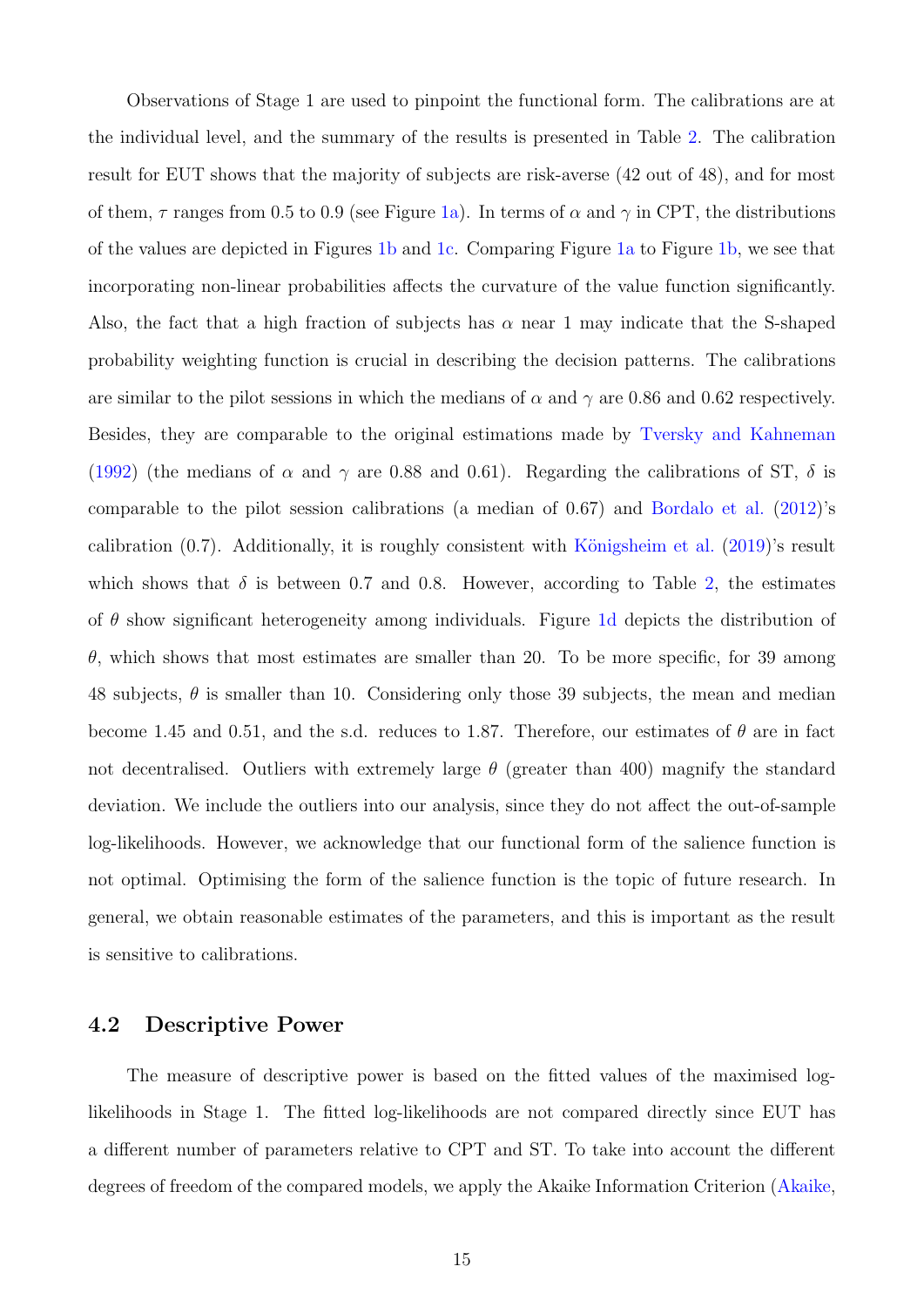$(1973)^{17}$  $(1973)^{17}$  $(1973)^{17}$  $(1973)^{17}$  $(1973)^{17}$  which takes the following form:

$$
AIC = 2k - 2ln(\mathcal{L}),\tag{14}
$$

where k denotes the degrees of freedom, and  $ln(\mathcal{L})$  represents the log-likelihood function. We firstly compare the mean, the median as well as the  $5\%$  and  $10\%$  trimmed means of  $AIC$  values across all subjects, and we find that CPT, in general, has the best fit and ST outperforms EUT. The results are reported in Table [3](#page-15-1) (a smaller *AIC* value corresponds to a better fit). Besides, Akaike weights [\(Burnham and Anderson,](#page-23-8) [2002\)](#page-23-8) are calculated using CPT as the benchmark model.[18](#page-15-2) The average Akaike weights for EUT, CPT and ST are 14.97%, 62.53% and 22.5% respectively. This indicates that the probability of CPT being the best fitting model among the candidates is more than 60%, and ST has a slightly better chance than EUT. Also, we analyse the data at the individual level, and find the best fitted model for each subject. We report the percentages of subjects for which a given theory yields the best, second best, and worst fit in Table [4.](#page-16-0) The '1st' column indicates that for 56.25% of subjects CPT performs best, and the percentages for EUT and ST are 18.75% and 25% (comparable to the Akaike weights). Further, Figure [2](#page-16-1) shows the Kernel density estimation of AIC for the three theories and it confirms the notion that CPT outperforms ST, and ST outperforms EUT in terms of descriptive adequacy.

<span id="page-15-1"></span>

|       | Theory Mean $Mean_{0.05}$ Mean <sub>0.1</sub> Median s.d. |  |  |
|-------|-----------------------------------------------------------|--|--|
|       | EUT 202.62 202.67 202.72 200.04 67.42                     |  |  |
| CPT – | $165.85*$ $164.56*$ $163.84*$ $153.07*$ $70.21$           |  |  |
| ST    | 188.01  190.03  186.95  186.28  77.40                     |  |  |

Table 3: Summary of AIC

Note:  $Mean<sub>0.05</sub>$  and  $Mean<sub>0.1</sub>$  represents the 5% and 10% trimmed means.

 $\star$  indicates the best performing model in each column.

<span id="page-15-0"></span><sup>&</sup>lt;sup>17</sup>[Sugiura](#page-24-10) [\(1978\)](#page-24-10) and [Hurvich and Tsai](#page-24-11) [\(1989\)](#page-24-11) modify the statistic for small-sample studies. The corrected AIC equals to  $2k - 2ln(\mathcal{L}) + \frac{2k(k+1)}{n-k-1}$  where *n* is the number observations, and it punishes the model if there are too many parameters comparing to the sample size. We decide not to implement this correction since for each subject we have  $8 \times 36 = 288$  observations, and the degrees of freedom are 1 (for EUT) and 2 (for CPT and ST).

<span id="page-15-2"></span><sup>18</sup>According to [Burnham and Anderson](#page-23-8) [\(2002\)](#page-23-8), Akaike weights are determined as follows. One wants to select the best model from N candidates (Model 1 to Model N), using Model b as the benchmark model (in practice, Model b is the one which is presumed to be the best). Firstly, one computes  $\Delta_i = AIC_i - AIC_b$  for  $i \in \{1, 2, 3, ..., N\}$ , and  $AIC_b$  is the  $AIC$  value for model b. Then the Akaike weight  $=\frac{\exp(-\Delta_i/2)}{\sum_{n=1}^N \exp(-\Delta_n/2)}$ . The interpretation is straightforward: Akaike weights indicate the probability that a model is the best among the whole set of candidates.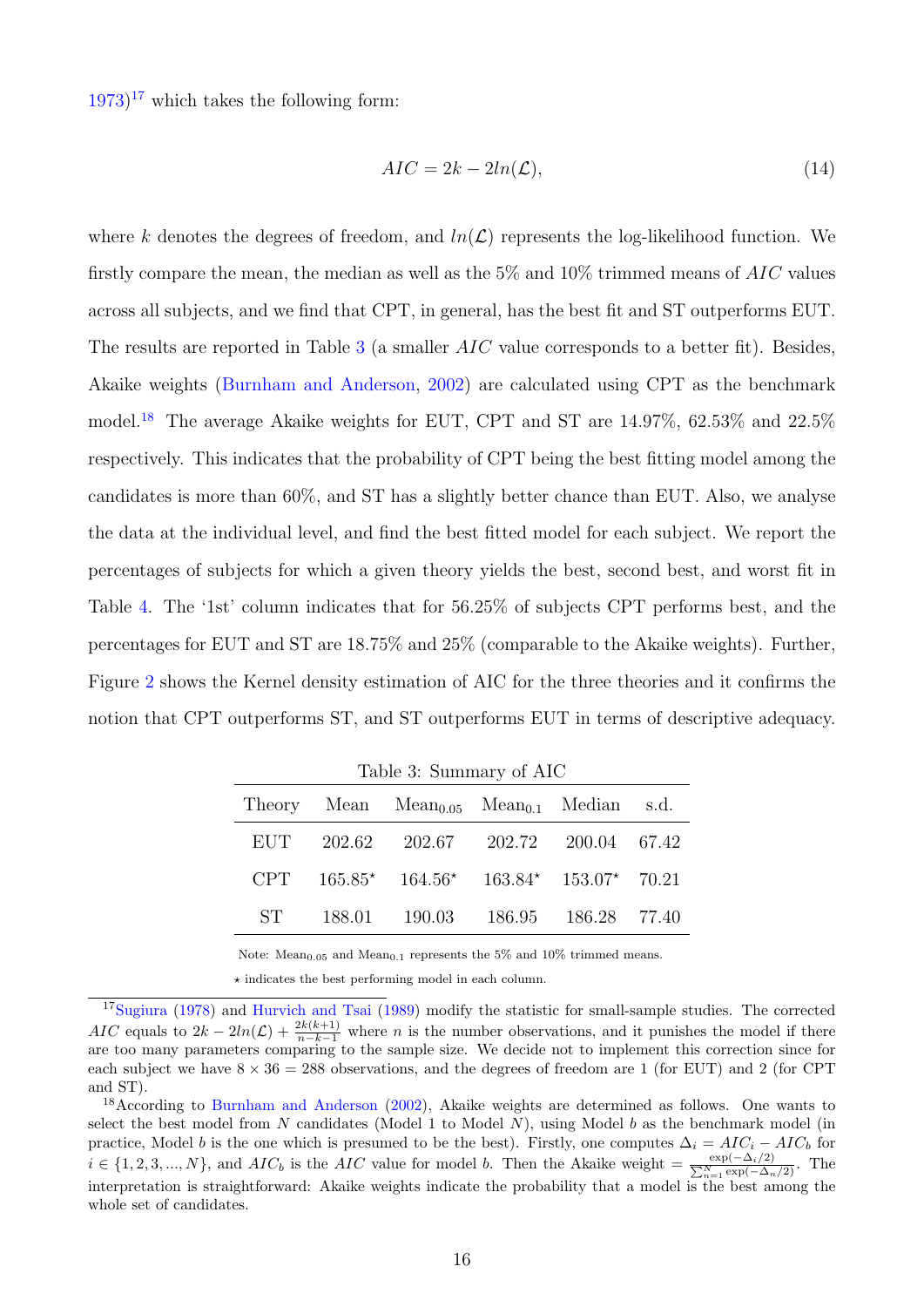<span id="page-16-0"></span>

| Table 4: Ranking based on AIC |     |                         |          |  |  |
|-------------------------------|-----|-------------------------|----------|--|--|
| Theory                        | 1st | 2nd                     | 3rd      |  |  |
| <b>EUT</b>                    |     | 18.75\% 22.92\% 58.33\% |          |  |  |
| <b>CPT</b>                    |     | 56.25\% 37.50\%         | $6.25\%$ |  |  |
| <b>ST</b>                     |     | $25.00\%$ 39.58% 35.42% |          |  |  |

Figure 2: Kernel density estimation of AIC

<span id="page-16-1"></span>

#### 4.3 Predictive Power

Combined with the estimated model, the observations of each subject in Stage 2 are put back into Equation [13](#page-12-4) to calculate the predicted log-likelihood which is used to measure the predictive power. The predicted log-likelihoods are analysed without any modification related to different degrees of freedom of theories, since overfitted models have disadvantages when comparing out-of-sample log-likelihoods [\(Hey et al.,](#page-23-3) [2010\)](#page-23-3). Table [5](#page-17-0) reports the major statistics about predicted log-likelihoods. A similar pattern to descriptive power is found: CPT dominates among the three theories, and ST outperforms EUT.[19](#page-16-2) This time, however, CPT outperforms ST by a very insignificant margin (-25.41 vs -25.98). Similarly, the Kernel density estimation (Figure [3\)](#page-18-0) shows that the predicted log-likelihoods of EUT are centralised between roughly -30 and -25, and the predicted log-likelihoods of CPT and ST are decentralised with

<span id="page-16-2"></span><sup>19</sup>On the one hand, all models outperform a random choice mechanism (on average). The predicted loglikelihood of a 'coin-tosser' (an agent who flips a coin every time he chooses between two alternatives) making 40 decisions is  $ln(0.5) \times 40 \approx -27.73$ . On the other hand, behaviours vary from individual to individual. In fact, there are around 29.2% of subjects who behave more similarly to a 'coin-tosser', rather than to an EUT agent. The percentages for CPT and ST are 12.2% and 22.9%.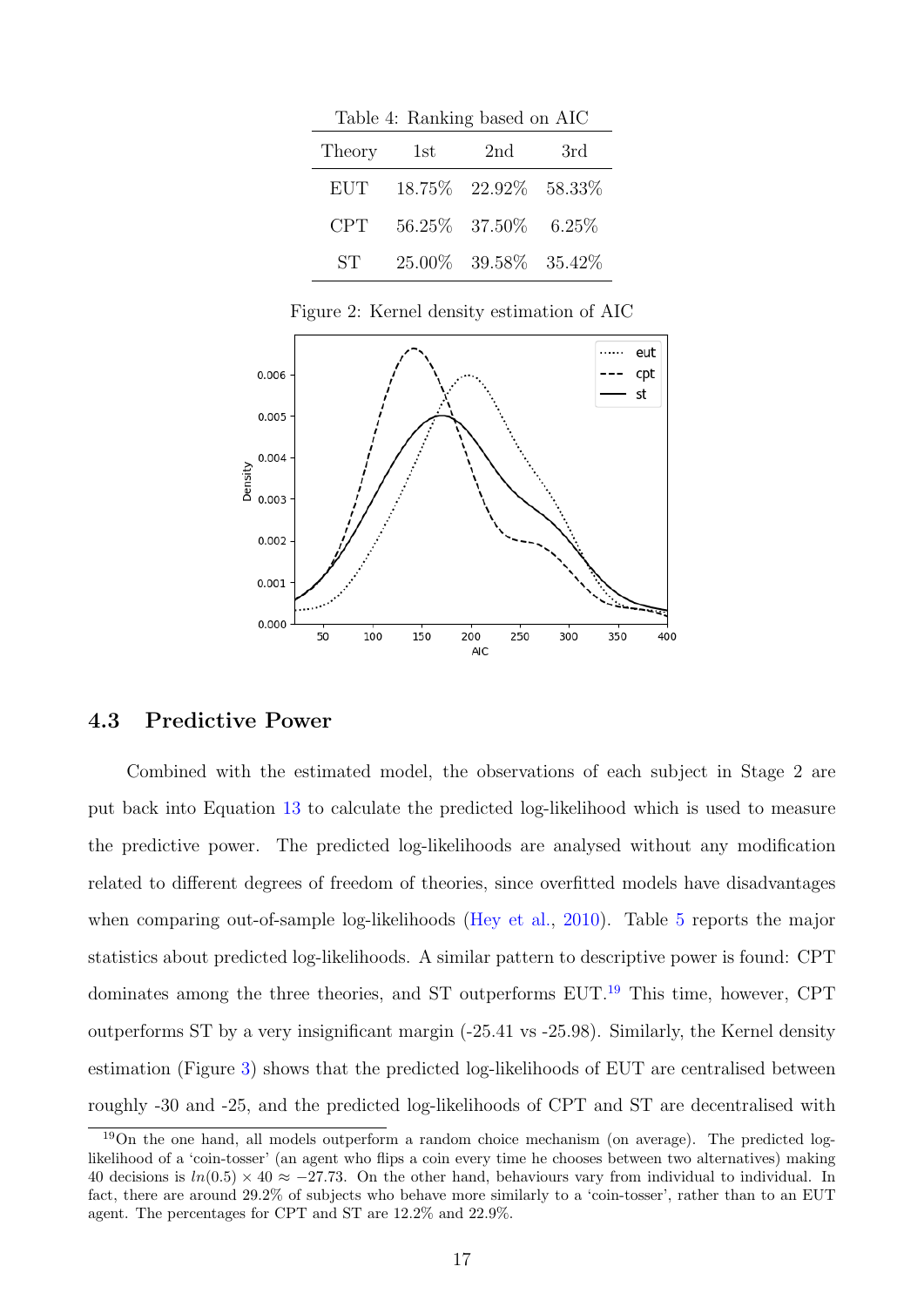similar distributions (fat tail on the right side). Further, in Table [6,](#page-17-1) we report the percentage of subjects for whom each theory is dominating. Specifically, CPT wins for the majority of the subjects (60.42%), while for roughly half of the subjects (56.25%), ST is the second best, and EUT is 'the worst performer' for 58.33% of the subjects.

<span id="page-17-0"></span>Further, Figure [4](#page-18-1) shows the scatter plots of predicted log-likelihood against AIC for the three theories, and it demonstrates a negative correlation between the two statistics, i.e., positive correlation between descriptive and predictive power. The implication that theories with better descriptive ability are associated with higher predictive ability, in line with previous experiments, such as [Hey et al.](#page-23-3) [\(2010\)](#page-23-3), [Hey and Pace](#page-23-5) [\(2014\)](#page-23-5) and [Georgalos](#page-23-4) [\(2019\)](#page-23-4).

| Table 5: Summary of predicted log-likelihoods |        |                                                           |  |                          |  |
|-----------------------------------------------|--------|-----------------------------------------------------------|--|--------------------------|--|
|                                               |        | Theory Mean $Mean_{0.05}$ Mean <sub>0.1</sub> Median s.d. |  |                          |  |
|                                               |        | EUT -27.20 -27.34 -27.35 -27.40 1.51                      |  |                          |  |
|                                               |        | CPT $-25.41^*$ $-25.11^*$ $-25.27^*$ $-26.12^*$ 5.82      |  |                          |  |
| ST                                            | -25.98 | -26.01                                                    |  | $-26.09$ $-26.63$ $2.81$ |  |

Note:  $Mean<sub>0.05</sub>$  and  $Mean<sub>0.1</sub>$  represents the 5% and 10% trimmed means.

<span id="page-17-1"></span> $\star$  indicates the best performing model in each column.

| Table 6: Ranking based on predicted<br>log-likelihoods |     |                           |     |  |  |
|--------------------------------------------------------|-----|---------------------------|-----|--|--|
| Theory                                                 | 1st | 2nd                       | 3rd |  |  |
| <b>EUT</b>                                             |     | 18.75% 22.92% 58.33%      |     |  |  |
| <b>CPT</b>                                             |     | $60.42\%$ 20.83\% 18.75\% |     |  |  |
| ST                                                     |     | 20.83\% 56.25\% 22.92\%   |     |  |  |

#### 4.4 Additional Analysis

#### Linear Utility vs Non-linear Utility: How Does It Matter?

The above results show that ST achieves predictive power similar to CPT, and it does not require a non-linear value function. In the framework of ST, most shifts of risk preferences can be explained by the 'ordering' and the 'diminishing sensitivity' properties of the salience func-tion, as well as the function's convexity [\(Bordalo et al.,](#page-22-1)  $2012$  $2012$ , p.  $1278 -1279$ ),  $20$  and the shape

<span id="page-17-2"></span> $^{20}$ According to [Bordalo et al.](#page-22-1) [\(2012\)](#page-22-1), a salience function is convex if diminishing sensitivity becomes weaker as the overall payoff gets higher.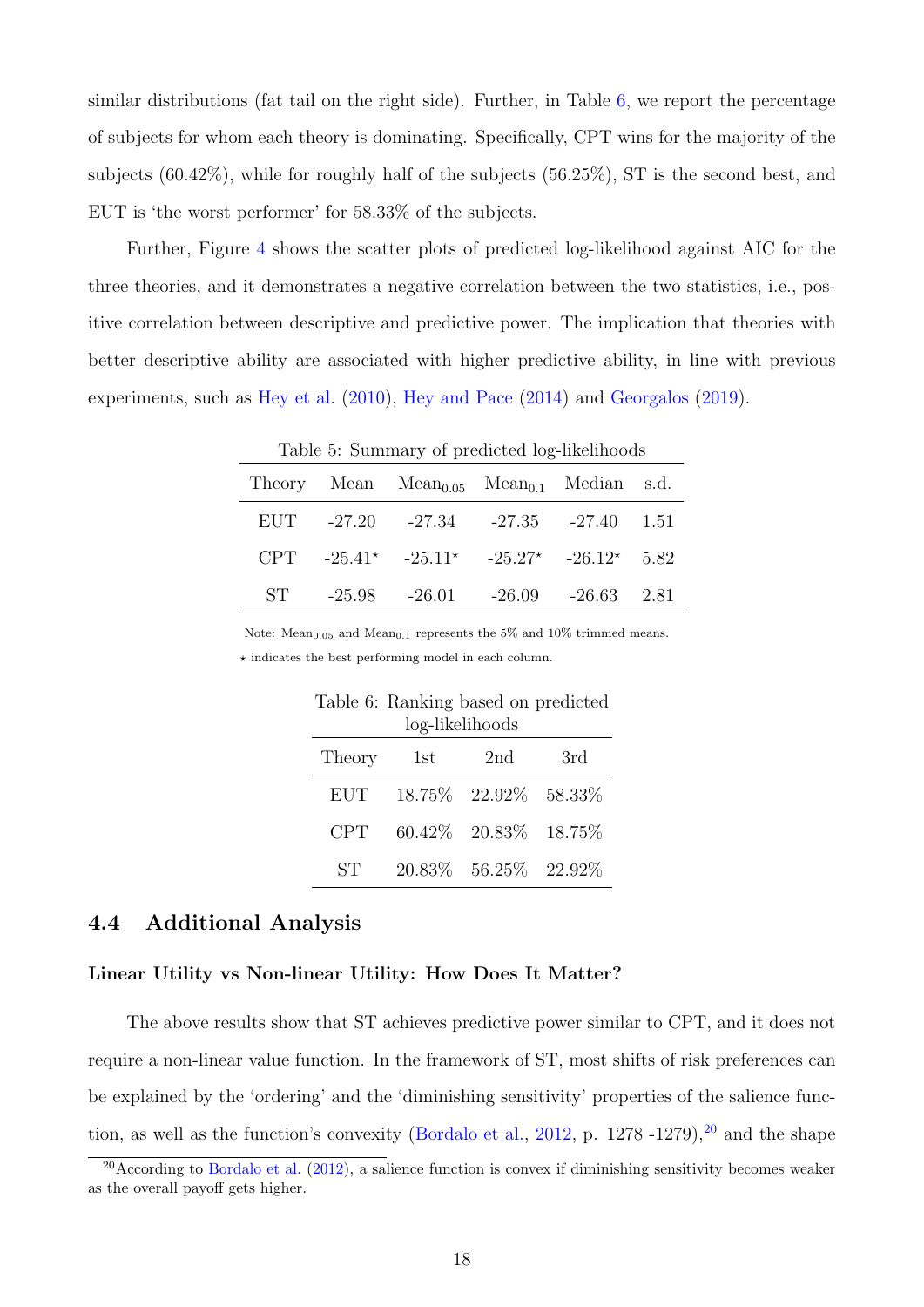<span id="page-18-0"></span>Figure 3: Kernel density estimation of predicted log-likelihoods



<span id="page-18-1"></span>Figure 4: Scatter of predicted log-likelihood against AIC  $-10$  $-15$ Predicted log-likelihood  $-20$  $-25$  $-30$  $-35$ 200 200 200 400 400 400 AIC\_eut AIC\_cpt AIC st

of the value function does not play a crucial role. However, the curvature of the value function is important for CPT. We examine how linear/non-linear utility affect the performance of both theories by introducing one variation of each. One is CPT with a linear value function (henceforth denoted as LCPT), and the other one is ST with a non-linear value function (henceforth denoted as NST). The parametric representation of LCPT is identical to CPT, except that the value function is linear, i.e.,  $v(x) = x$ . The parametric representation of NST is identical to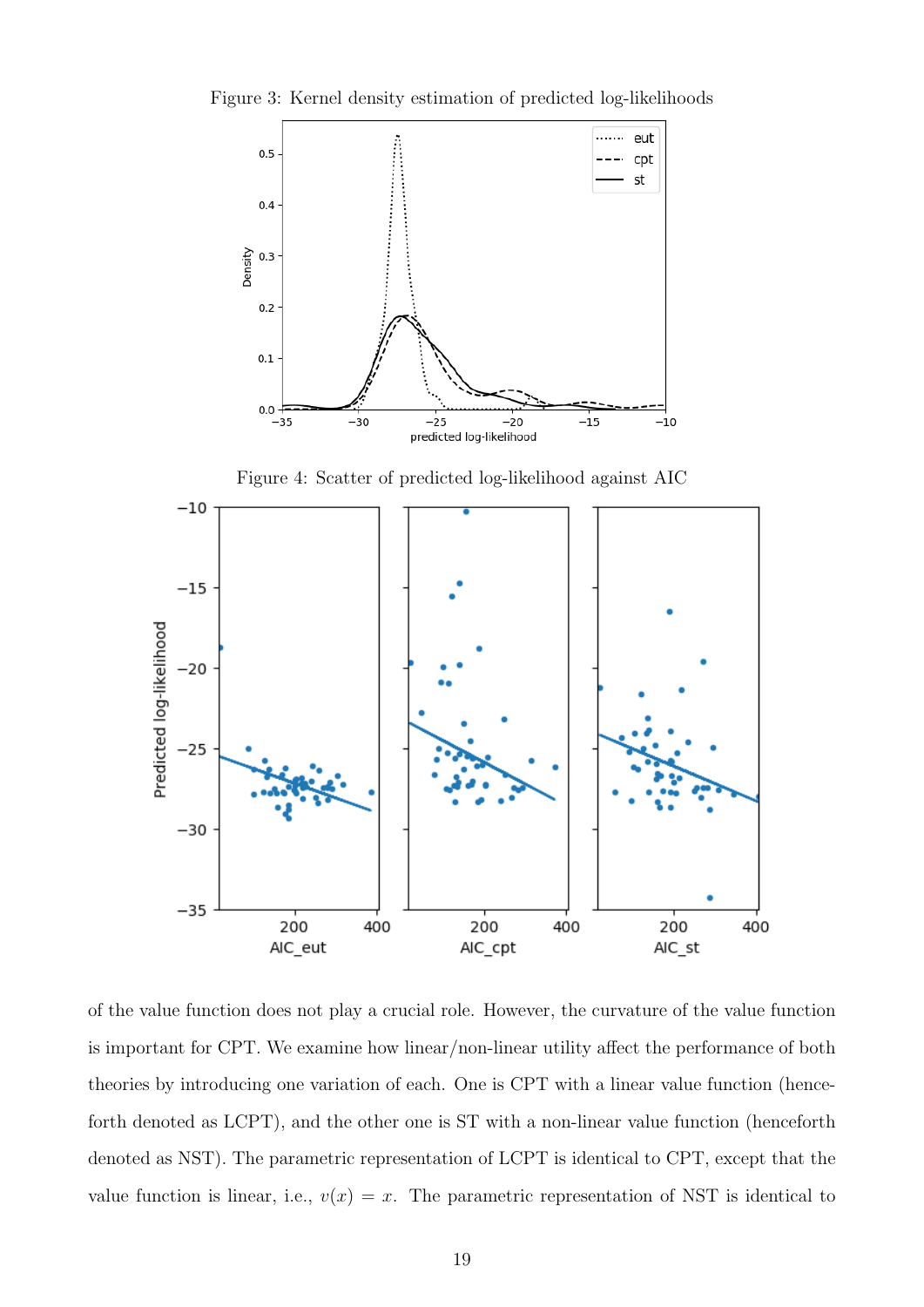ST, except that the value function is non-linear, i.e.,  $v(x) = x^{\tau'}$ , where  $\tau' > 0$ . For LCPT, the weighting function is  $p^{\gamma'}$  $\frac{p^{\gamma}}{(p^{\gamma'}+(1-p)^{\gamma'})^{1/\gamma'}}$ , where  $0<\gamma'<1$ . For NST, the salience function is:  $\left| x_i^s - x_j^s \right| + \theta$  $s = rs \mid \pm \theta'$  $\frac{|x_i^2 - x_j^2| + \theta}{|x_i^2| + |x_j^2| + \theta'}$ , where  $\theta' > 0$ , and the local thinking parameter is  $\delta' \in (0, 1]$ . The summary of the estimated parameters and the distributions of the estimates are presented in Appendix [C.](#page-30-0)

We report the average level of AIC and predicted log-likelihoods of LCPT and NST in Table [7.](#page-19-1) Comparing the result in Table [7](#page-19-1) with the results in Table [3](#page-15-1) and Table [5,](#page-17-0) we see that the statistics for LCPT and NST roughly lie between CPT and ST. The pattern is clear for AIC, but not for predicted log-likelihoods, as the gap between CPT and ST is small in the first place. We shall take a close look at the Kernel density estimations in Figure [5.](#page-20-0) Despite the fact that the differences are small, it is unambiguous that, comparing to CPT, the descriptive and predictive performance of LCPT is closer to ST and NST does not perform better than ST. Also, it is worth noticing that in terms of applications, the calibration for LCPT is stabler than ST, and ST needs one extra degree of freedom. We believe that further work should focus on the parametric form of the salience function, since assuming non-linear utility does not improve performance.

| and NST)    |       |        |                                          |        |          |       |
|-------------|-------|--------|------------------------------------------|--------|----------|-------|
|             |       | Mean   | $Mean_{0.05}$ $Mean_{0.1}$ $Median$ s.d. |        |          |       |
| <b>LCPT</b> | AIC   | 178.65 | 177.93                                   | 176.66 | 168.82   | 68.87 |
|             |       |        | predicted $-25.62$ $-25.76$ $-25.85$     |        | $-26.84$ | 3.47  |
| <b>NST</b>  | AIC - | 176.07 | 175.20                                   | 174.85 | 163.57   | 72.10 |
|             |       |        | predicted $-25.54$ $-25.69$ $-25.80$     |        | $-26.64$ | 3.20  |

<span id="page-19-1"></span>Table 7: Summary of AIC and predicted log-likelihoods (LCPT

Note: Mean<sub>0.05</sub> and Mean<sub>0.1</sub> represents the 5% and 10% trimmed means.

#### <span id="page-19-0"></span>The Local Thinking Parameter

The local thinking parameter is  $\delta$  in Equation [6,](#page-6-1) and it measures how much a local thinker differs from a rational economic decision maker (when  $\delta = 1$ , the decision maker does not distort the decision weights and ST reduces to expected value with the linear utility function). Königsheim et al. [\(2019\)](#page-24-6) focus on this parameter and three of their main results are: i) the parameter is between 0.7 and 0.8; ii) the parameter does not change much when non-linear utility is assumed; iii) the parameter is not stable, in the sense that it is smaller if the choice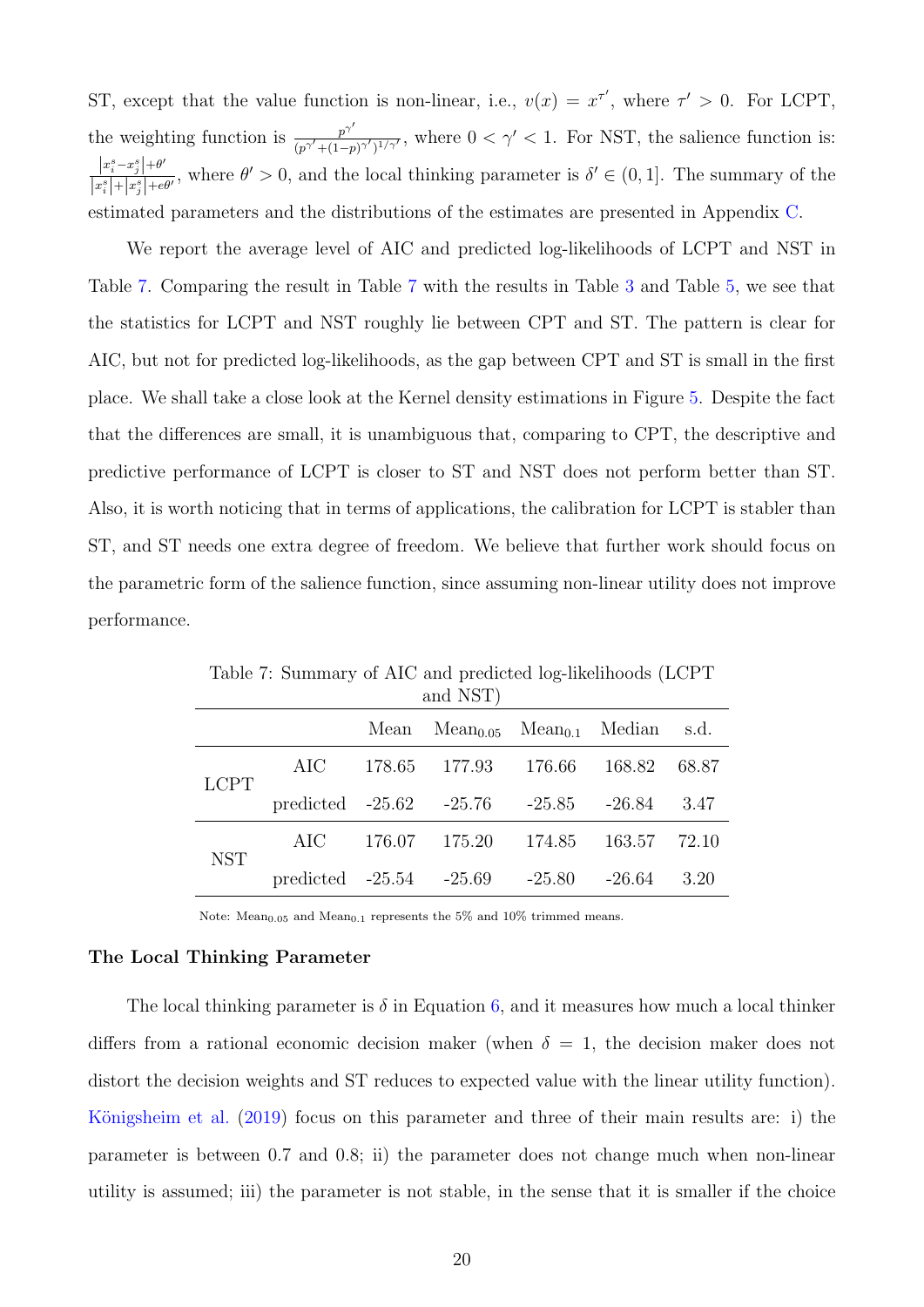<span id="page-20-0"></span>

Figure 5: Kernel density estimations of AIC and predicted log-likelihood (LCPT and NST)

question has a salient downside.<sup>[21](#page-20-1)</sup> Our estimates of  $\delta$  and  $\delta'$  are about 0.7 which are in line with their first and second results (see Section [4.1](#page-12-1) and Appendix [C\)](#page-30-0). However, further analysis reveals an exactly opposite result than their third result, i.e., we find heterogeneity, but a salient downside corresponds to significantly larger  $\delta$ .

The design of Stage 1 provides a natural setting to examine this possible heterogeneity in  $\delta$ . There are eight questions in each round of Stage 1, and four of them have a salient downside and the other four have a salient upside. Taking the sample question in Figure [A.1](#page-26-0) as an example, apparently, the upper four options in OPTION B column make the downside of OPTION A (receiving 0 pounds) more salient, while the bottom four options make the upside (receiving 20 pounds) more salient. We apply MLE to the observations of downside

<span id="page-20-1"></span> $21A$  choice question is downside salient, if the low outcomes of the relative riskier lottery are in the most salient states. Therefore, when facing such question, a local thinker is more likely to focus on the downside of the riskier option and prefers the safer option.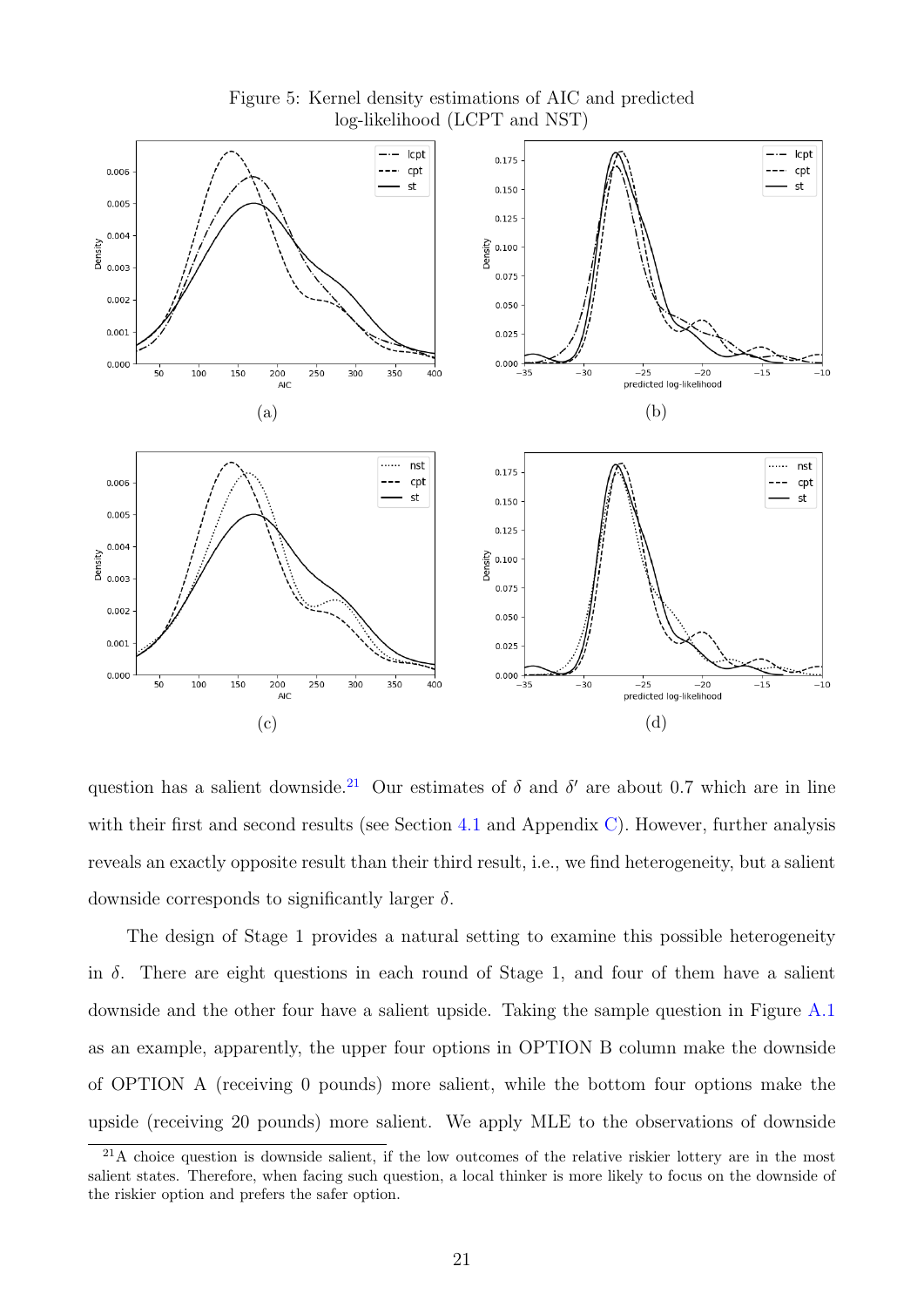and upside questions separately, and the estimated medians of local thinking parameters are 0.72 for questions with salient downside and 0.33 for questions with salient upside. In terms of statistical significance, the p-value of Wilcoxon rank-sum test is 0.0009, and the alternative is that values for the salient downside setting are more likely to be larger than the values in the upside setting. The distributions of the values in Figure [6](#page-21-1) confirm this. We suggest that considering the heterogeneity of  $\delta$  is a promising future direction for enhancing ST's predictive power.[22](#page-21-2)



<span id="page-21-1"></span>Figure 6: Distributions of the local thinking parameter: downside salient vs. upside salient

## <span id="page-21-0"></span>5 Conclusion

We empirically test [Bordalo et al.](#page-22-1)  $(2012)$ 's ST in settings where the majority of subjects exhibit unstable risk attitudes. Firstly, we provide a formal calibration of ST, which has only been done by Königsheim et al. [\(2019\)](#page-24-6). We find that the local thinking parameter is about 0.7, and the result is consistent with Königsheim et al.  $(2019)$ 's. Then, we compare ST and CPT on the basis of the in-sample and out-of-sample log-likelihoods. Two types of binary choice

<span id="page-21-2"></span> $^{22}$ A simple exercise using the observations in Stage 2 shows a slight increase in predictive power if we consider the heterogeneity of δ. Questions in Stage 2 can be categorised according to the 'directions of salience'. In terms of the 'mean-preserving' questions in Equation [11,](#page-9-1)  $p \geq \frac{1}{2}$  indicates a salient downside and  $p < \frac{1}{2}$  indicates a salient upside. In terms of the common consequence effect in Equation  $12$ , a sufficiently small z indicates a salient downside (we consider z small if  $z \in \{0, l/4\}$ ). Out of 40 questions in Stage 2, 25 of them are downside salient and the remaining questions are upside salient. If the predicted log-likelihoods of questions with different salience directions are calculated according to the corresponding calibrations, the mean of predicted log-likelihoods becomes -25.64 which is larger than the -25.98 of Table [5.](#page-17-0)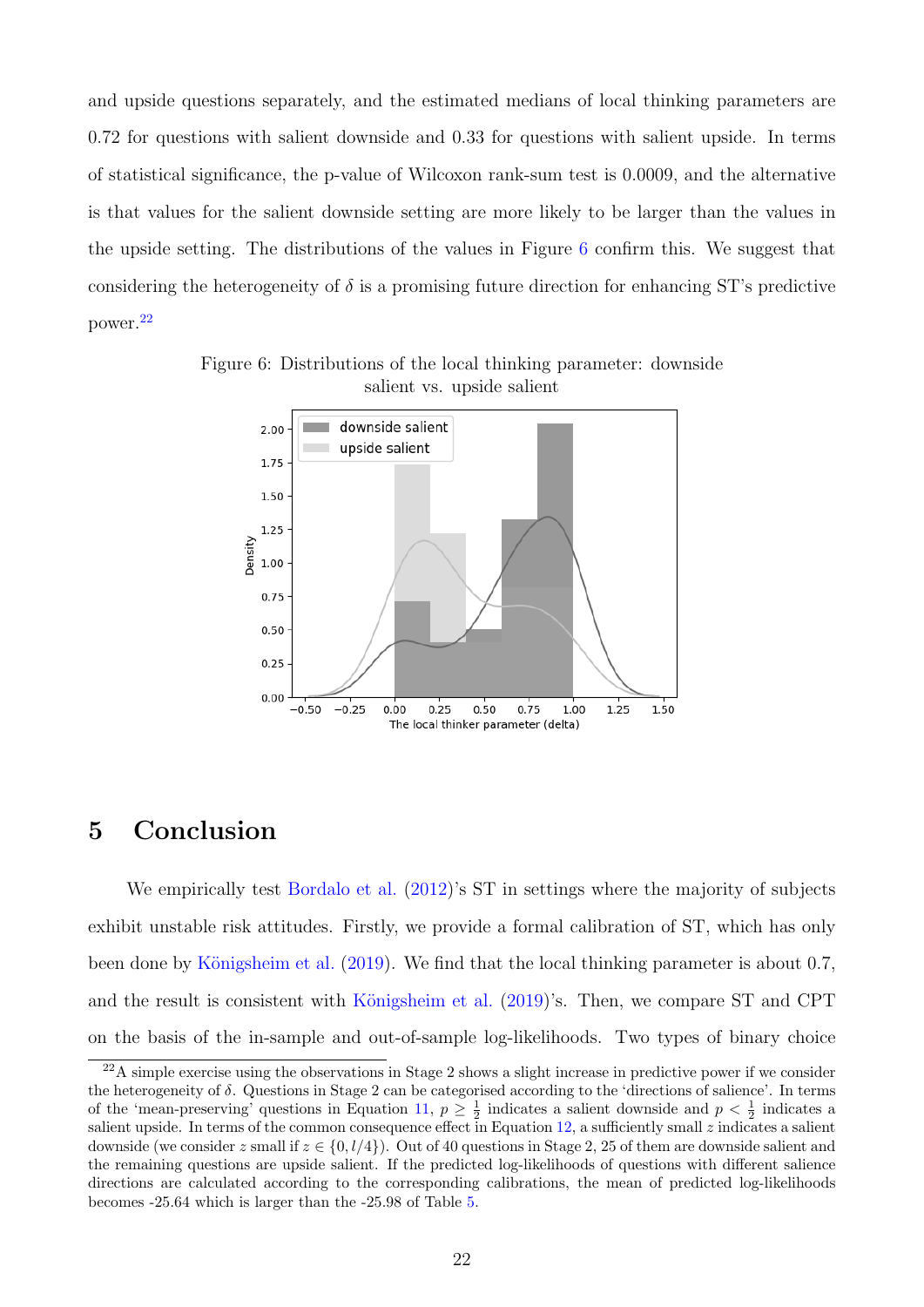questions, which reveal the instability of subjects' risk preferences are used: 'mean-preserving' questions and common consequence effect questions. We find that CPT outperforms ST in terms of both descriptive and predictive power. However, the gaps are small, especially for predictive power. After a further investigation on the linearity of the value function and the heterogeneity of the local thinking parameter, we envision two possible pathways for improving ST for pure application purposes: developing a new specification of the salience function and analysing upside and downside salient settings with different local thinking parameters.

We shall conclude by an assessment of ST and its prospect as a new alternative to CPT. ST presents reasonable descriptive and predictive power, in comparison to the highly popular CPT. In our view, salience, in particular, the notion that people focus their attention on the most salient aspect of the world, plays a indisputable role in choice under risk. Salience can also be important for a variety of other economics situations, such as taxation [\(Chetty et al.,](#page-23-9) [2009\)](#page-23-9), asset pricing [\(Bordalo et al.,](#page-22-3) [2013a\)](#page-22-3), consumer behaviour [\(Bordalo et al.,](#page-23-10) [2013b\)](#page-23-10) and judicial decisions [\(Bordalo et al.,](#page-23-11) [2015\)](#page-23-11) etc. We anticipate that future empirical studies shall study salience in a broader domain of judgement setting.

## References

- <span id="page-22-2"></span>Akaike, H. (1973). Maximum likelihood identification of gaussian autoregressive moving average models. Biometrika, 60(2):255–265.
- <span id="page-22-0"></span>Allais, M. (1953). Le comportement de l'homme rationnel devant le risque: Critique des postulats et axiomes de l'ecole americaine. Econometrica, 21(4):503–546.
- <span id="page-22-1"></span>Bordalo, P., Gennaioli, N., and Shleifer, A. (2012). Salience theory of choice under risk. The Quarterly Journal of Economics, 127(3):1243–1285.
- <span id="page-22-3"></span>Bordalo, P., Gennaioli, N., and Shleifer, A. (2013a). Salience and asset prices. The American Economic Review, 103(3):623–628.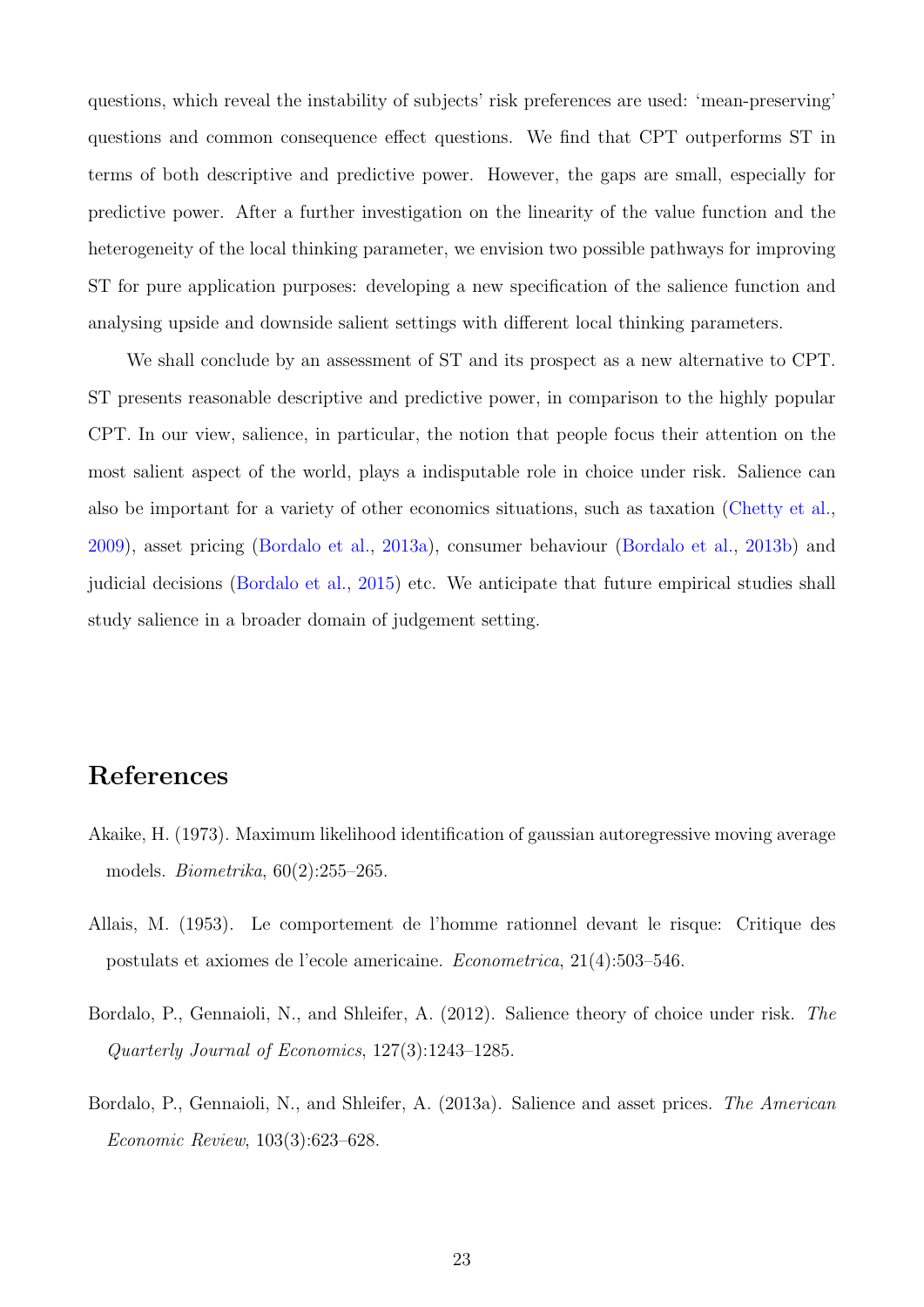- <span id="page-23-10"></span>Bordalo, P., Gennaioli, N., and Shleifer, A. (2013b). Salience and consumer choice. Journal of Political Economy, 121(5):803–843.
- <span id="page-23-11"></span>Bordalo, P., Gennaioli, N., and Shleifer, A. (2015). Salience theory of judicial decisions. The Journal of Legal Studies, 44(S1):S7–S33.
- <span id="page-23-8"></span>Burnham, K. P. and Anderson, D. R. (2002). Model Selection and Multimodel Inference. Springer.
- <span id="page-23-6"></span>Chen, D. L., Schonger, M., and Wickens, C. (2016). otree—an open-source platform for laboratory, online, and field experiments. Journal of Behavioral and Experimental Finance, 9:88–97.
- <span id="page-23-9"></span>Chetty, R., Looney, A., and Kroft, K. (2009). Salience and taxation: Theory and evidence. American Economic Review, 99(4):1145–77.
- <span id="page-23-1"></span>Dertwinkel-Kalt, M. and Köster, M. (2019). Salience and skewness preferences. Journal of the European Economic Association. <https://doi.org/10.1093/jeea/jvz035>.
- <span id="page-23-0"></span>Frydman, C. and Mormann, M. M. (2018). The role of salience in choice under risk: An experimental investigation. Available at SSRN 2778822.
- <span id="page-23-4"></span>Georgalos, K. (2019). An experimental test of the predictive power of dynamic ambiguity models. Journal of Risk and Uncertainty. forthcoming.
- <span id="page-23-2"></span>Gonzalez, R. and Wu, G. (1999). On the shape of the probability weighting function. Cognitive Psychology, 38(1):129–166.
- <span id="page-23-7"></span>Greiner, B. (2015). Subject pool recruitment procedures: organizing experiments with orsee. Journal of the Economic Science Association, 1(1):114–125.
- <span id="page-23-3"></span>Hey, J. D., Lotito, G., and Maffioletti, A. (2010). The descriptive and predictive adequacy of theories of decision making under uncertainty/ambiguity. Journal of Risk and Uncertainty, 41(2):81–111.
- <span id="page-23-5"></span>Hey, J. D. and Pace, N. (2014). The explanatory and predictive power of non two-stageprobability theories of decision making under ambiguity. Journal of Risk and Uncertainty,  $49(1):1-29.$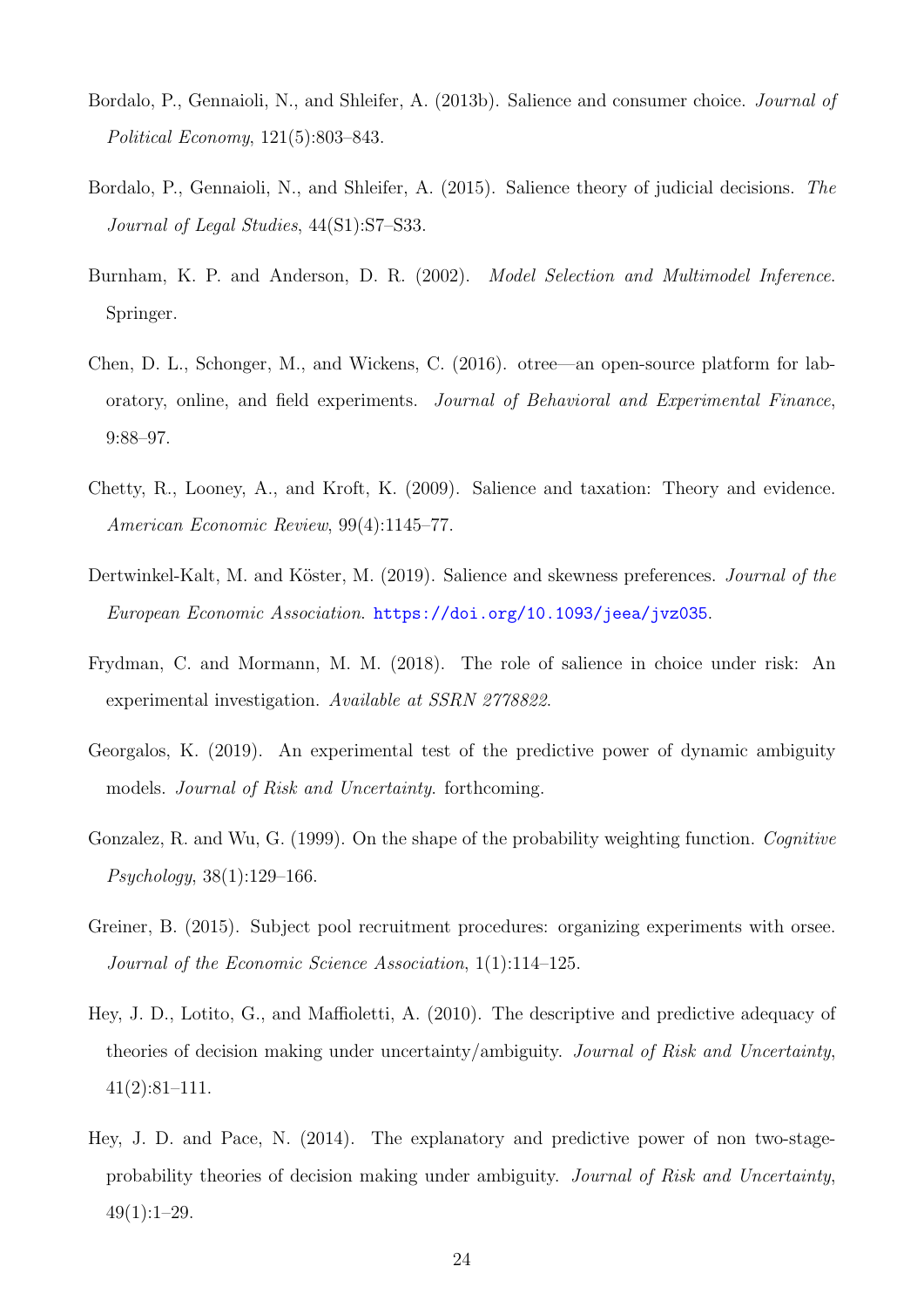- <span id="page-24-11"></span>Hurvich, C. M. and Tsai, C.-L. (1989). Regression and time series model selection in small samples. Biometrika, pages 297–307.
- <span id="page-24-1"></span>Kahneman, D. and Tversky, A. (1979). Prospect theory: An analysis of decision under risk. Econometrica: Journal of the Econometric Society, pages 263–291.
- <span id="page-24-2"></span>Kahneman, D. and Tversky, A. (1981). The simulation heuristic. Technical report, Stanford University.
- <span id="page-24-6"></span>Königsheim, C., Lukas, M., and Nöth, M. (2019). Salience theory: Calibration and heterogeneity in probability distortion. Journal of Economic Behavior & Organization, 157:477–495.
- <span id="page-24-3"></span>Kontek, K. (2016). A critical note on salience theory of choice under risk. *Economics Letters*, 149:168–171.
- <span id="page-24-8"></span>Kothiyal, A., Spinu, V., and Wakker, P. P. (2014). An experimental test of prospect theory for predicting choice under ambiguity. Journal of Risk and Uncertainty, 48(1):1–17.
- <span id="page-24-0"></span>Lichtenstein, S. and Slovic, P. (1971). Reversals of preference between bids and choices in gambling decisions. Journal of Experimental Psychology, 89(1):46.
- <span id="page-24-4"></span>Nielsen, C. S., Sebald, A. C., and Sørensen, P. N. (2018). Testing for salience effects in choices under risk. Technical report, Working Paper, University of Copenhagen.
- <span id="page-24-9"></span>Quiggin, J. (1982). A theory of anticipated utility. Journal of Economic Behavior  $\mathcal C$  Organization, 3(4):323–343.
- <span id="page-24-10"></span>Sugiura, N. (1978). Further analysts of the data by akaike's information criterion and the finite corrections. Communications in Statistics-Theory and Methods, 7(1):13–26.
- <span id="page-24-5"></span>Tversky, A. and Kahneman, D. (1992). Advances in prospect theory: Cumulative representation of uncertainty. Journal of Risk and Uncertainty, 5(4):297–323.
- <span id="page-24-7"></span>Wu, G. and Markle, A. B. (2008). An empirical test of gain-loss separability in prospect theory. Management Science, 54(7):1322–1335.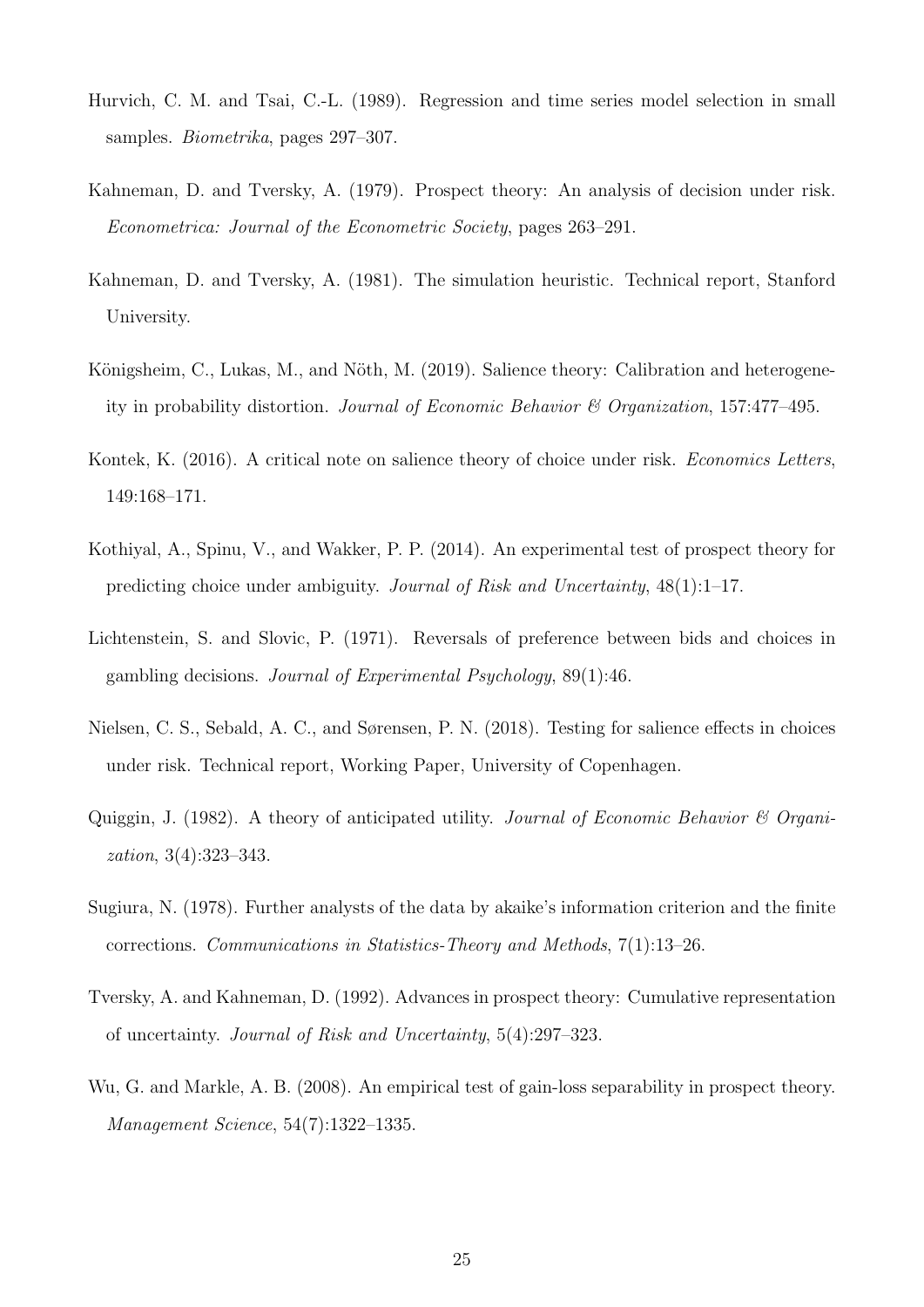## Appendices

## <span id="page-25-0"></span>A Instruction

#### Introduction

Welcome and thank you for participating in today's experiment. It is important that you do not talk, or in any other way try to communicate during the study. You cannot use your phone during the study. If you have any questions, please just raise your hand and wait for the assistance.

During this experiment you will earn money. How much you earn depends on your decisions and luck. The money will be paid to you, in cash, at the end of the experiment.

Your participation in the experiment and any information about you will be kept anonymised and confidential. Your receipt of payment and consent form are the only places on which your name will appear. This information will be kept confidential in the manner described in the consent form.

The experiment has two stages. Stage 1 consists of 36 periods. In each period, you will make choices between a lottery and a series of certain values. In Stage 2, you will make 30 choices. There will be a short questionnaire at the end.

#### Stage 1

The first stage will have 36 periods. In each period, the screen displays a lottery (Option A) on the left and displays a descending series of eight sure outcomes (Option B) on the right side. Every period has the same general form.

An example of the screen for a period is given in Figure [A.1.](#page-26-0) As you can see, for each decision, you must choose between Option A and Option B. You may choose Option A for some decisions and Option B for others, and you may change your decisions and make them in any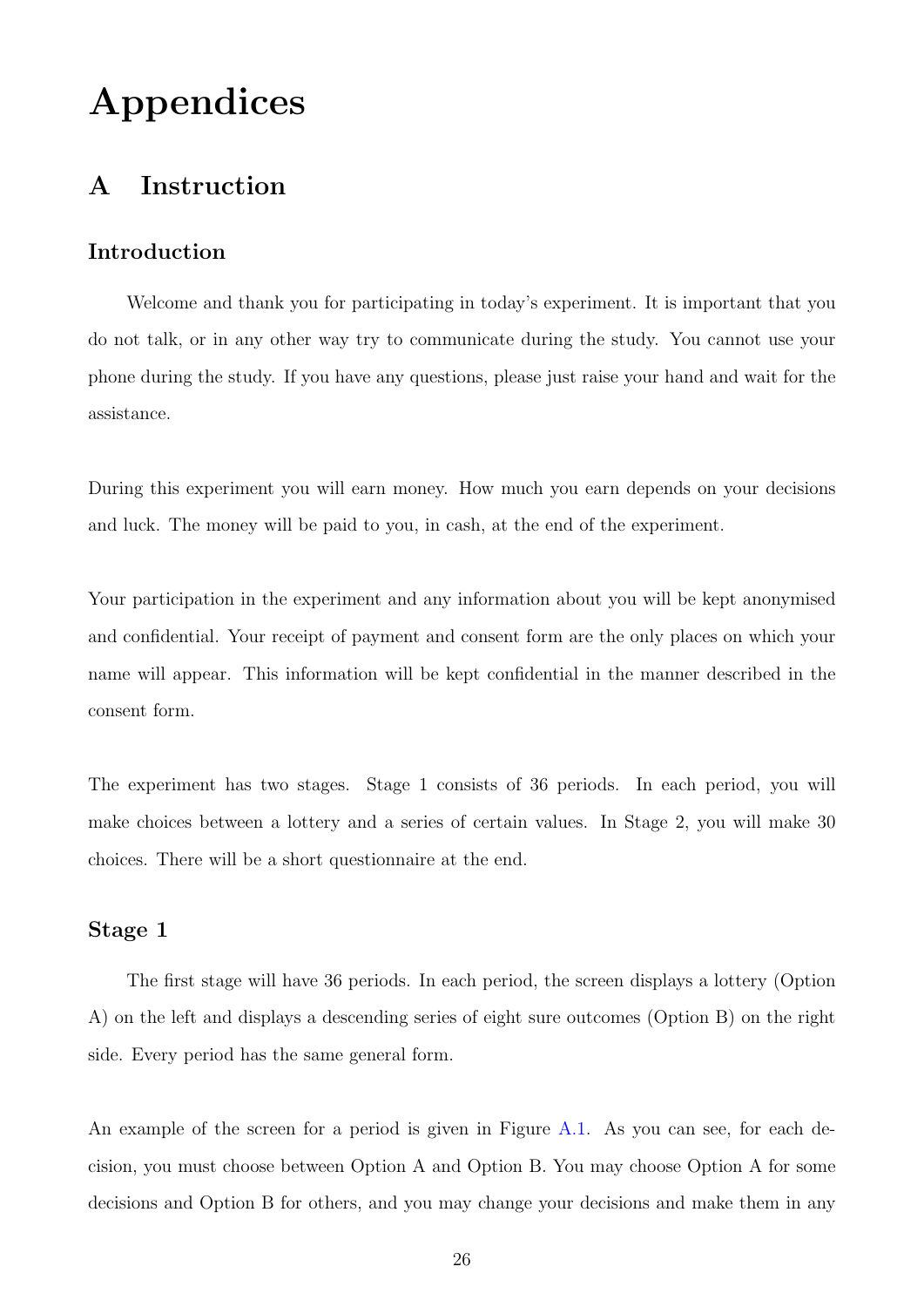| <b>OPTION A(in pounds)</b>          | <b>Your Choices</b>       | <b>OPTION B(in pounds)</b> |
|-------------------------------------|---------------------------|----------------------------|
|                                     | $OA$ $OB$                 | Receiving 19.5 for sure    |
|                                     | $\bigcirc A$ $\bigcirc B$ | Receiving 17.0 for sure    |
|                                     | $OA$ $OB$                 | Receiving 14.0 for sure    |
| Receiving 20.0 with probability 0.9 | $OA$ $OB$                 | Receiving 11.5 for sure    |
| Receiving 0.0 with probability 0.1  | $OA$ $OB$                 | Receiving 8.5 for sure     |
|                                     | $OA$ $OB$                 | Receiving 6.0 for sure     |
|                                     | $OA$ $OB$                 | Receiving 3.0 for sure     |
|                                     | $OA$ $OB$                 | Receiving 0.5 for sure     |
|                                     |                           | Submit                     |

Figure A.1: Stage 1 sample screen

<span id="page-26-0"></span>For each row of the following table, please decide whether you prefer OPTION A(a risk prospect) or OPTION B(a certain payoff).

order. Once you have made all of your decisions, press the Submit button and you will be taken to the next period. Note that after you have pressed the submit button, you will no longer be able to change your decisions.

#### Stage 2

In this stage, you will need to make 30 choices. An example of the screen for a question is given in Figure [A.2.](#page-27-0) As you can see, you simply choose between Option A and Option B, and press the Submit button to go to the next question. Similar to Stage 1, you cannot change your decision after you have pressed the submit button.

#### Your payment

- You will receive a participation fee of £4 regardless of your decisions.
- You can get an additional Stage 1 fee equal to £4. Note that, if you complete Stage 1, however leave the experiment before Stage 2 is finished, you will only earn the participa-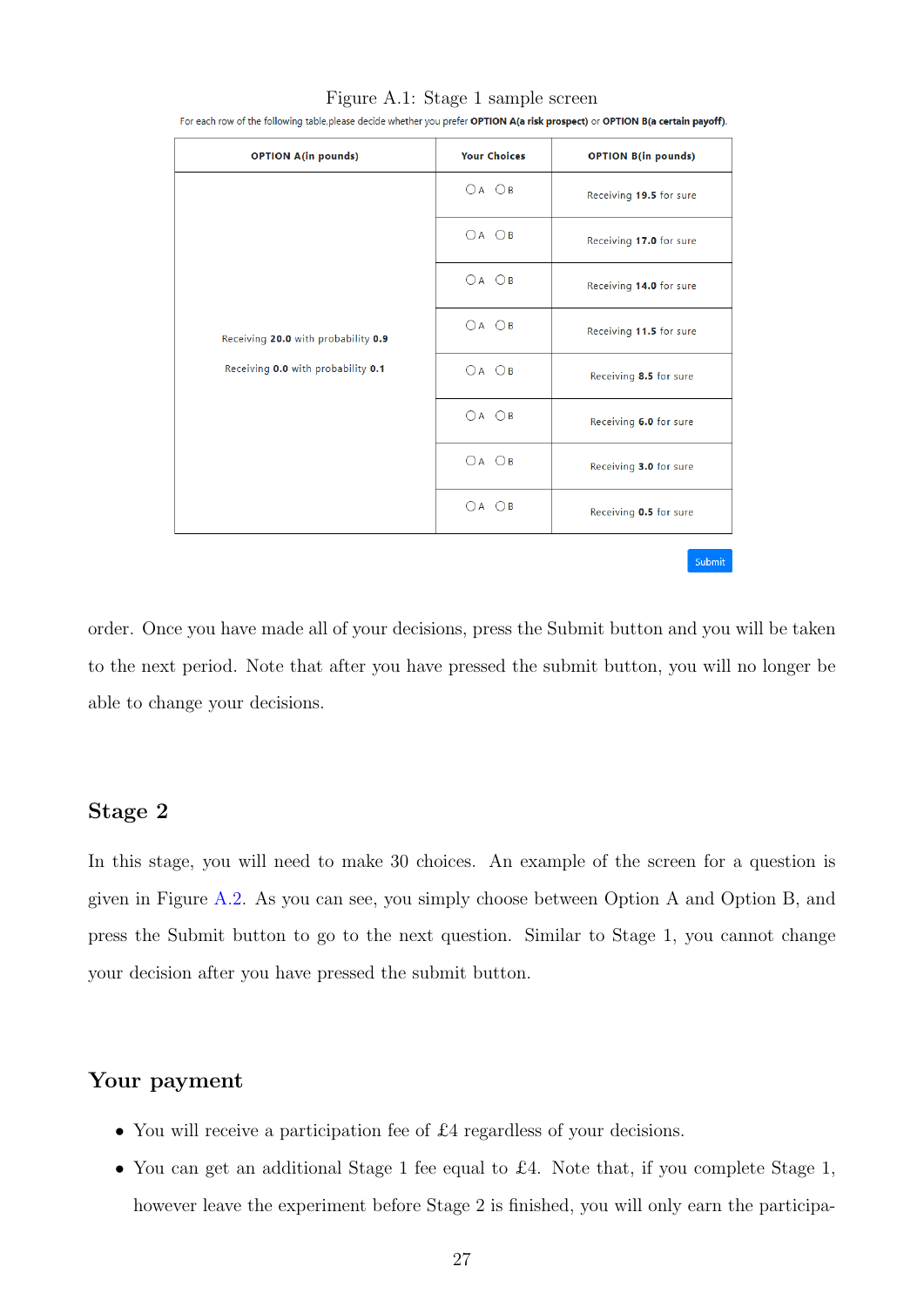#### Figure A.2: Stage 2 sample screen

For each row of the following table, please decide whether you prefer OPTION A or OPTION B

<span id="page-27-0"></span>

| <b>OPTION A(in pounds)</b>                                                | <b>Your Choices</b>       | <b>OPTION B(in pounds)</b>         |
|---------------------------------------------------------------------------|---------------------------|------------------------------------|
| Receiving 14.0 with probability 0.1<br>Receiving 4.0 with probability 0.9 | $\bigcirc$ A $\bigcirc$ B | Receiving 5.0 with probability 1.0 |
|                                                                           |                           | Submit                             |

tion fee of £4.

- After you complete Stage 2, the computer will randomly choose a question from Stage 2 and you will be paid according to this question. Depending on the random question and the decision of yours, there are two possibilities:
	- 1 If the Option you chose in the random question is paying an amount for sure, then that amount will be your payment in Stage 2.
	- 2 If the Option you chose in the random question is a lottery, you will roll a ten-sided die to determine your payoff. For example, suppose that that Option is as follows:

 $\sqrt{ }$  $\int$  $\overline{\mathcal{L}}$ Receiving £25 with probability 0.1 Receiving £5 with probability 0.9

In this case, you will roll the ten-sided die once. If a 1 comes up, then you will receive £25, while if a 2, 3, 4, 5, 6, 7, 8, 9 or 0, comes up then you will receive £5. As a further example, suppose that the probabilities in that Option have two decimal digits:

 $\sqrt{ }$  $\int$  $\begin{array}{c} \end{array}$ Receiving £20 with probability 0.33 Receiving £15 with probability 0.66 Receiving £0 with probability 0.01

In this case, you will roll the die twice. These two rolls will correspond to a number from 00 to 99. For instance, if you roll 0, 4, it corresponds to 04; if you roll 4, 0, it corresponds to 40. In this example, if the corresponding number you roll is 01, 02,  $\ldots$ , or 33, then you will receive £20. If your roll is 34, 35,  $\ldots$ , or 99, then you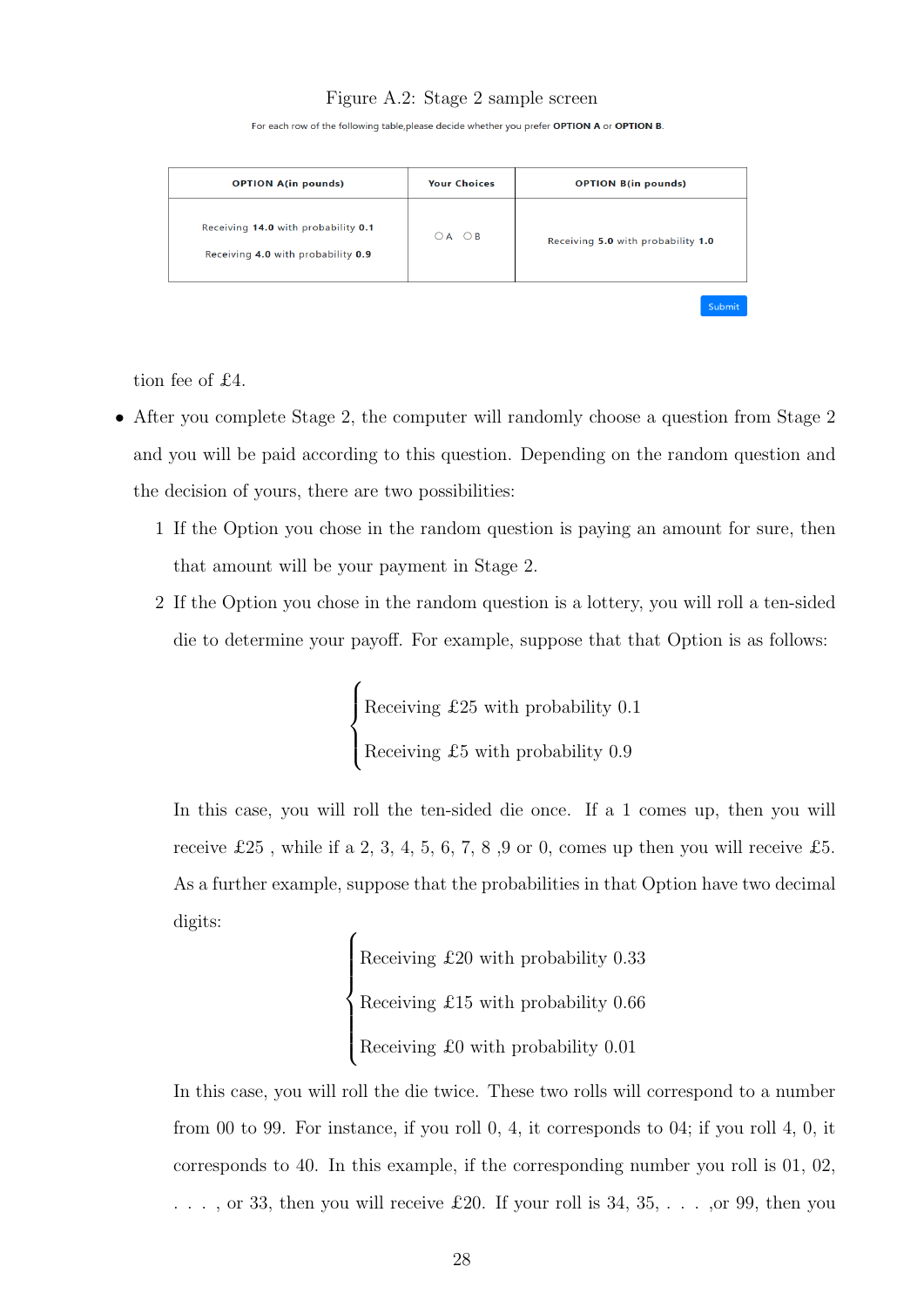will receive £15. If you roll 00, then you will receive £0.

• Your payment = Participant fee  $(£4) +$  Payment in Stage 1  $(£4) +$  Payment in Stage 2  $(£0 - £15)$ 

If you have any questions, please raise your hand now, otherwise we will begin with the experiment.

## <span id="page-28-0"></span>B Questions in Stage 2

§ indicates 'mean-preserving' questions. † indicates upside salient questions. Note that in real sessions, we randomised the display order of the questions for each subject. However, the left-right juxtaposition remained the same as a consequence of software limitations.

| 1. $L = (6, 1), R = (12, 0.4; 2, 0.6)\$                                  |
|--------------------------------------------------------------------------|
| 2. $L = (6, 0.5; 4; 0.5), \quad R = (5, 1)\$                             |
| 3. $L = (7, 1), R = (8.5, 0.4; 6, 0.6)\$                                 |
| 4. $L = (7, 1), R = (9, 0.6; 4, 0.4)$ §                                  |
| 5. $L = (7, 1), R = (12, 0.5; 2, 0.5)$ §                                 |
| 6. $L = (8, 1), R = (12.5, 0.4; 5, 0.6)\$                                |
| 7. $L = (8, 0.5; 6, 0.5), \quad R = (7, 1)\$                             |
| 8. $L = (9, 1), R = (15, 0.25; 7, 0.75)\$                                |
| 9. $L = (9, 0.25; 5, 0.75), \quad R = (6, 1)\$                           |
| 10. $L = (9, 0.5; 5, 0.5),$ $R = (7, 1)\$                                |
| 11. $L = (9, 0.76; 6.5, 0.24), \quad R = (10, 0.75; 6.5, 0.24; 0, 0.01)$ |
| 12. $L = (10, 1), R = (11, 0.8; 6, 0.2)$ §                               |
| 13. $L = (10, 1), R = (11.5, 0.4; 9, 0.6)\$                              |
| 14. $L = (10, 0.11; 2.5, 0.89),$ $R = (12, 0.1; 2.5, 0.89; 0, 0.01)$     |
| 15. $L = (10, 0.55; 2.5, 0.45), \quad R = (12, 0.5; 2.5, 0.45; 0, 0.05)$ |
| 16. $L = (10, 0.11; 5, 0.89),$ $R = (11, 0.1; 5, 0.89; 0, 0.01)$         |
| 17. $L = (10, 0.76; 5, 0.24), R = (11, 0.75; 5, 0.24; 0, 0.01)$          |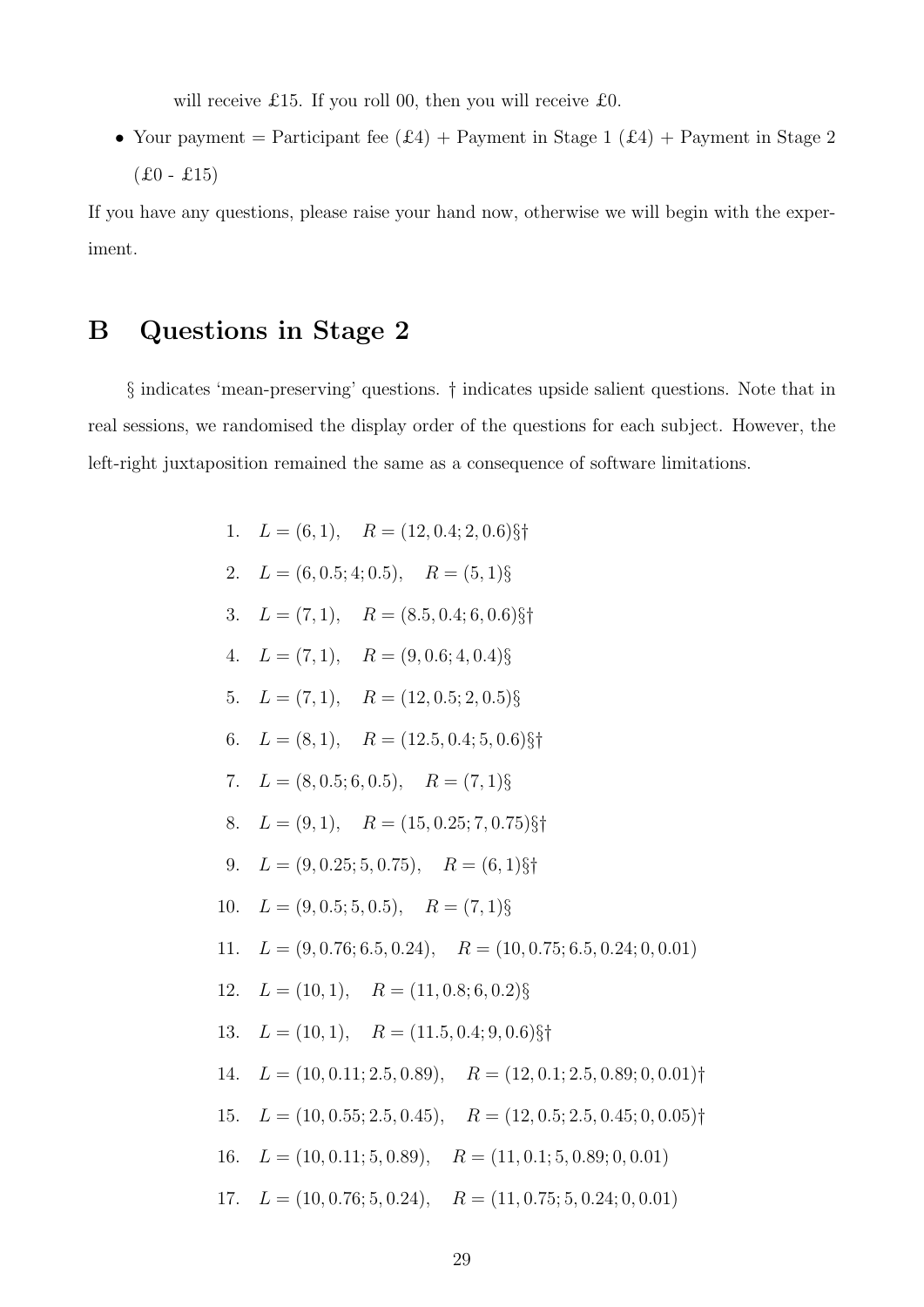18. 
$$
L = (10, 0.75; 6, 0.2; 0, 0.05), R = (8, 0.8; 6, 0.2)
$$
  
\n19.  $L = (10, 0.5; 6.5, 0.49; 0, 0.01), R = (9, 0.51; 6.5, 0.49)$   
\n20.  $L = (10, 0.34; 7.5, 0.66), R = (11, 0.33; 7.5, 0.66; 0, 0.01)$   
\n21.  $L = (11, 1), R = (12, 0.5; 10, 0.5)$ §  
\n22.  $L = (12, 0.11; 0, 0.89), R = (13, 0.1; 0, 0.9)$ †  
\n23.  $L = (12, 1), R = (15, 0.8; 0, 0.2)$ §  
\n24.  $L = (12, 0.4; 7, 0.6), R = (9, 1)$ §  
\n25.  $L = (12, 0.8; 7, 0.2), R = (11, 1)$ §  
\n26.  $L = (13, 0.9; 0, 0.1), R = (12, 0.95; 0, 0.05)$ †  
\n27.  $L = (13, 0.5; 2.5, 0.45; 0, 0.05), R = (11, 0.55; 2.5, 0.45)$ †  
\n28.  $L = (13, 0.11; 3, 0.89), R = (15, 0.1; 3, 0.89; 0, 0.01)$   
\n29.  $L = (13, 0.11; 6.5, 0.89), R = (15, 0.1; 6.5, 0.89; 0, 0.01)$   
\n30.  $L = (13, 0.31; 9.5, 0.49), R = (15, 0.1; 6.5, 0.89; 0, 0.01)$   
\n31.  $L = (13, 0.51; 9.5, 0.49), R = (14, 0.5; 9.5, 0.49; 0, 0.01)$   
\n3

40. 
$$
L = (15, 0.5; 13, 0.5), \quad R = (14, 1)\S
$$